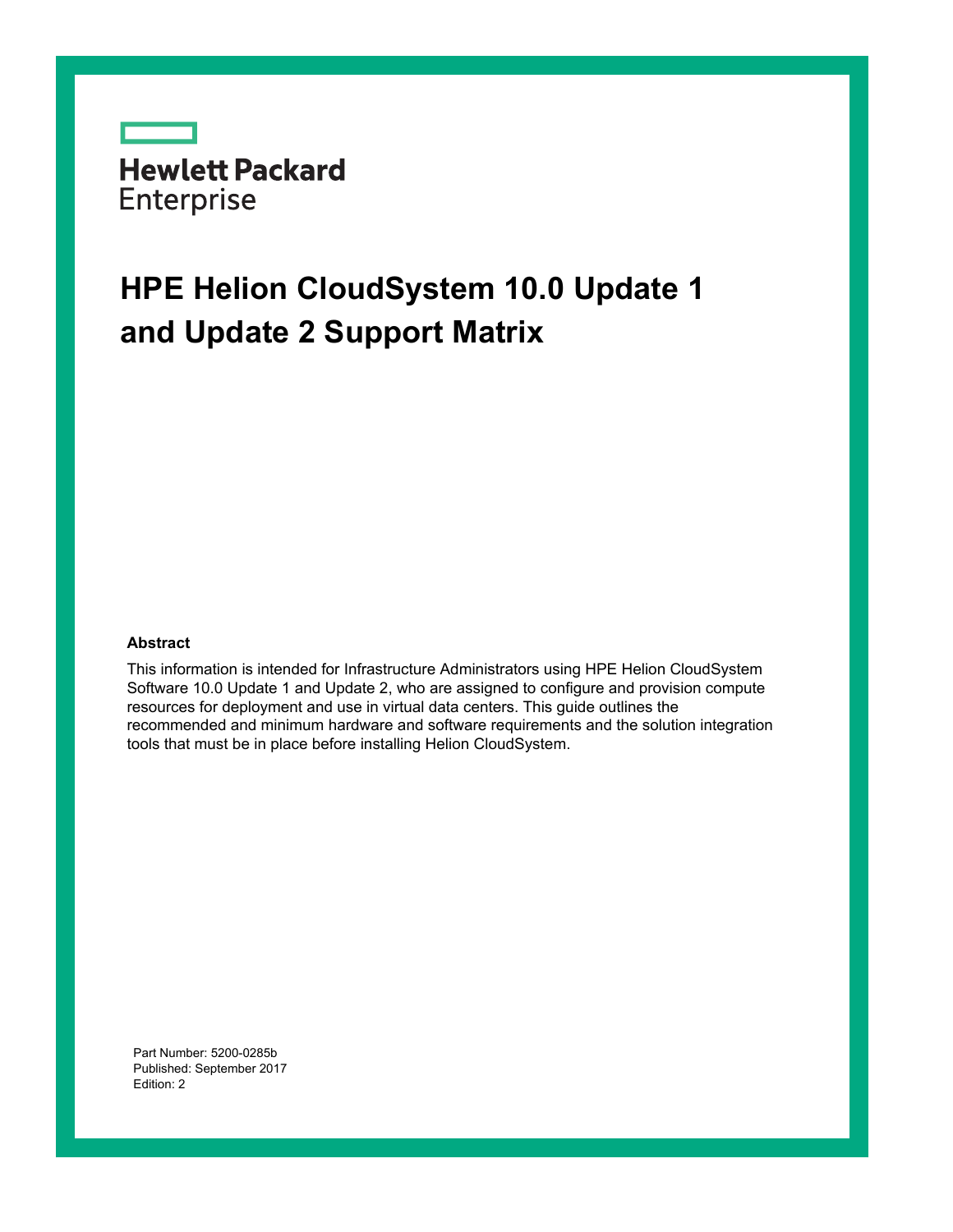### **© Copyright 2014, 2017 Hewlett Packard Enterprise Development LP**

## **Notices**

The information contained herein is subject to change without notice. The only warranties for Hewlett Packard Enterprise products and services are set forth in the express warranty statements accompanying such products and services. Nothing herein should be construed as constituting an additional warranty. Hewlett Packard Enterprise shall not be liable for technical or editorial errors or omissions contained herein.

Confidential computer software. Valid license from Hewlett Packard Enterprise required for possession, use, or copying. Consistent with FAR 12.211 and 12.212, Commercial Computer Software, Computer Software Documentation, and Technical Data for Commercial Items are licensed to the U.S. Government under vendor's standard commercial license.

Links to third-party websites take you outside the Hewlett Packard Enterprise website. Hewlett Packard Enterprise has no control over and is not responsible for information outside the Hewlett Packard Enterprise website.

## **Acknowledgments**

Microsoft® and Windows® are either registered trademarks or trademarks of Microsoft Corporation in the United States and/or other countries.

Red Hat<sup>™</sup> is a registered trademark of Red Hat, Inc. in the United States and other countries.

VMware™ is a registered trademark of VMware, Inc. in the United States and/or other jurisdictions.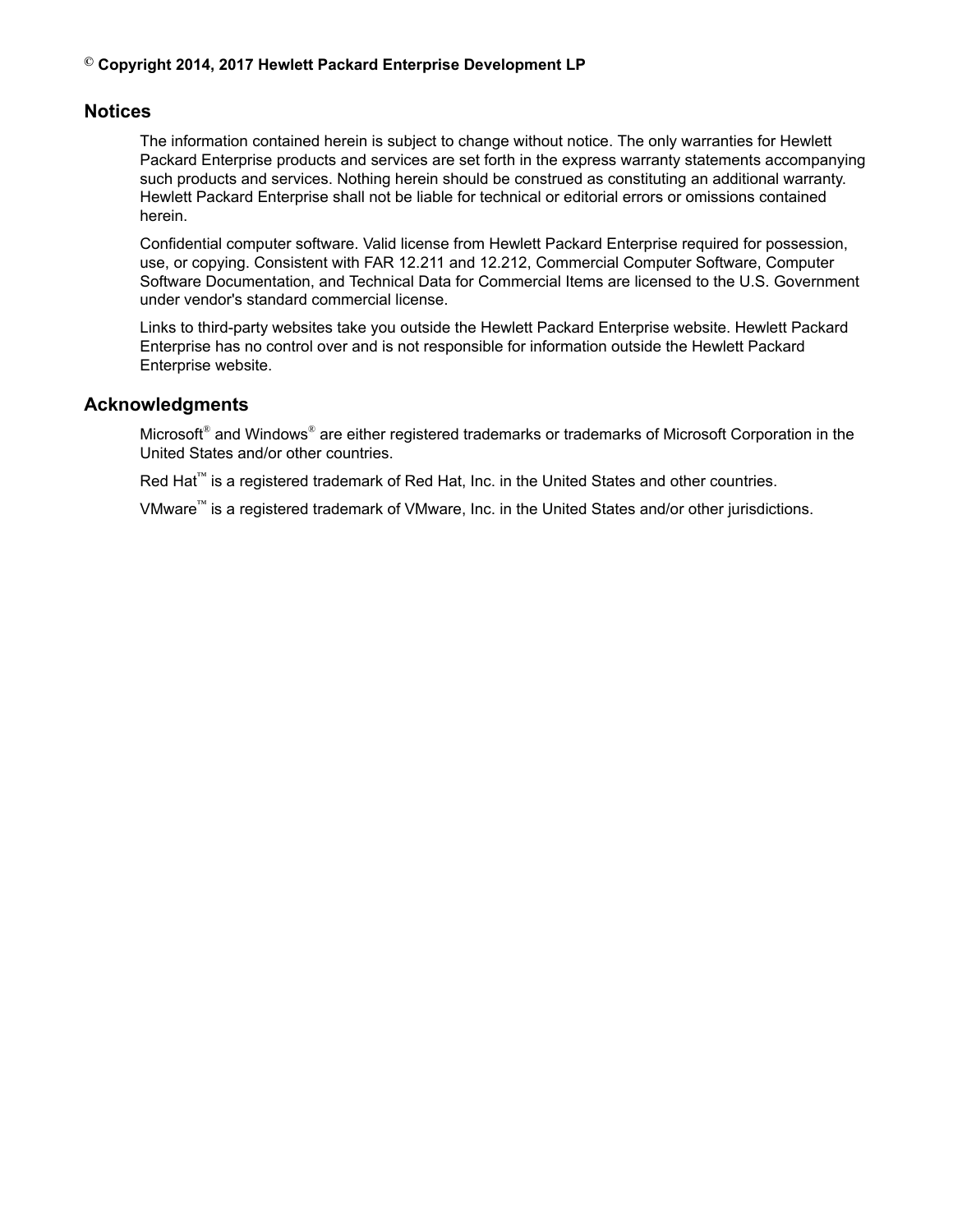# **Contents**

| Helion CloudSystem management hypervisor and compute host software requirements6 |  |
|----------------------------------------------------------------------------------|--|
|                                                                                  |  |
|                                                                                  |  |
| VMware ESXi management hypervisor and compute host software requirements 8       |  |
|                                                                                  |  |
|                                                                                  |  |
|                                                                                  |  |
|                                                                                  |  |
|                                                                                  |  |
|                                                                                  |  |
|                                                                                  |  |
|                                                                                  |  |
|                                                                                  |  |
|                                                                                  |  |
|                                                                                  |  |
|                                                                                  |  |
|                                                                                  |  |
|                                                                                  |  |
|                                                                                  |  |

| Finding supported servers for HPE Helion CloudSystem management hypervisors 26 |  |
|--------------------------------------------------------------------------------|--|
|                                                                                |  |
|                                                                                |  |
| Finding supported servers for compute hosts used in HPE Helion CloudSystem 27  |  |
|                                                                                |  |
|                                                                                |  |
|                                                                                |  |
|                                                                                |  |
|                                                                                |  |
|                                                                                |  |
|                                                                                |  |
|                                                                                |  |
|                                                                                |  |
|                                                                                |  |

|--|--|--|--|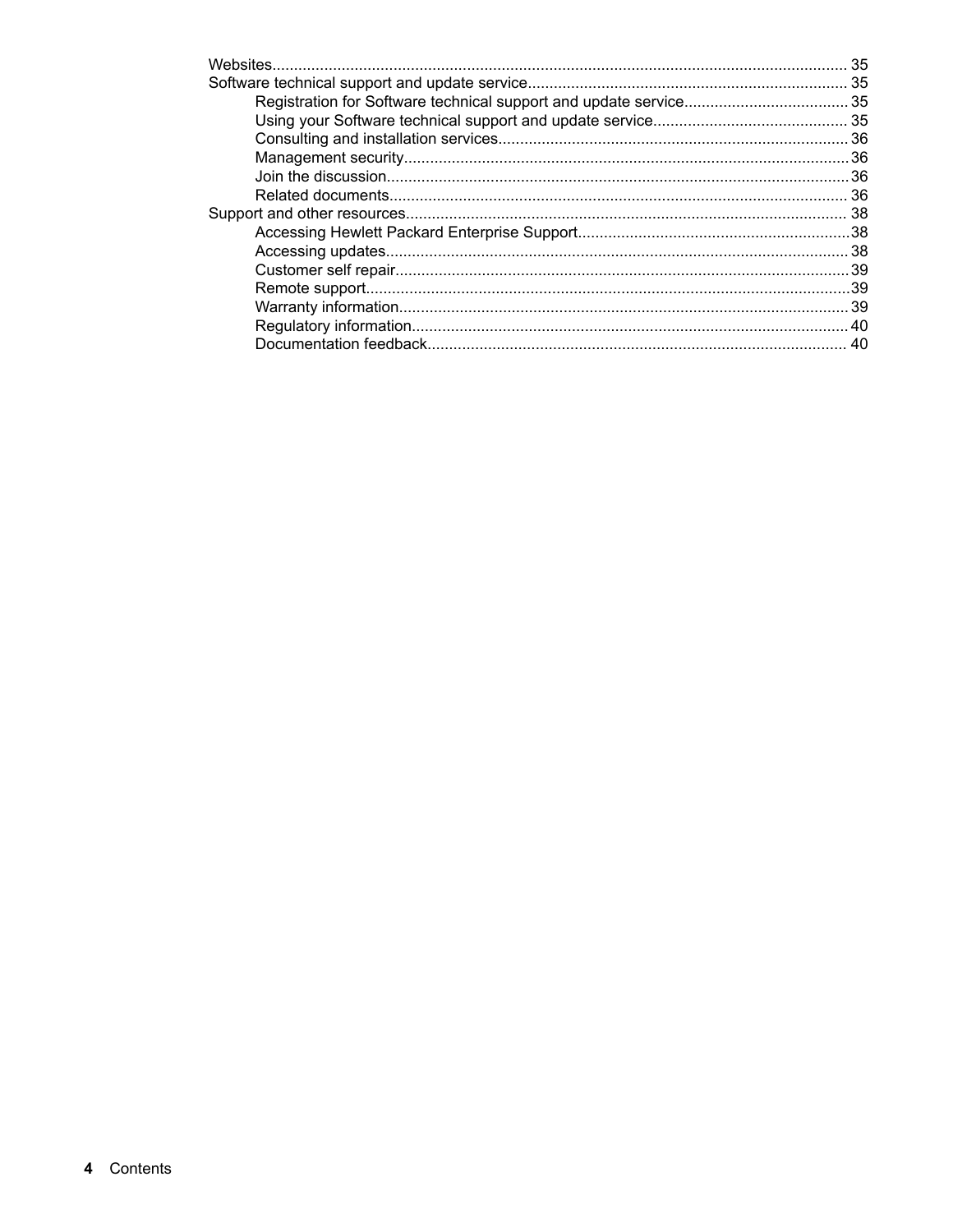# Revision history

| Edition | <b>Publication date</b> | <b>Helion</b><br><b>CloudSystem</b><br>version | <b>Edition notes</b>                                                                                                                                                                                                                    |
|---------|-------------------------|------------------------------------------------|-----------------------------------------------------------------------------------------------------------------------------------------------------------------------------------------------------------------------------------------|
|         | November 2016           | 10.0 Update 1                                  | Initial edition                                                                                                                                                                                                                         |
| 2       | September 2017          | 10.0 Update 2                                  | Changed document title to include version 10.0 Update<br>2<br>Added support for VMware vCenter/ESXi 6.5 in Helion<br>CloudSystem 10.0 Update 2 in <b>VMware ESXi</b><br>management hypervisor and compute host<br>software requirements |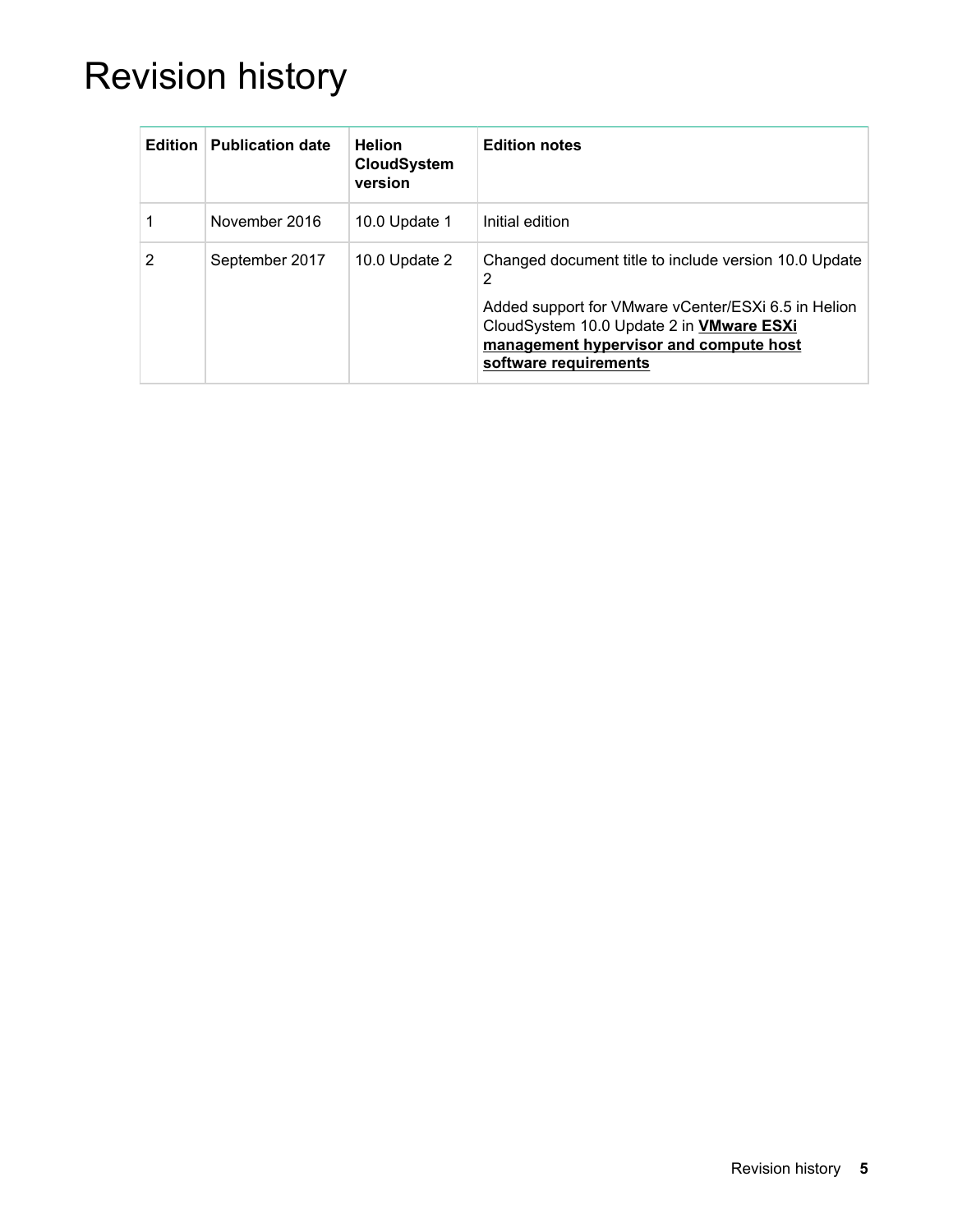# <span id="page-5-0"></span>Software requirements

HPE Helion CloudSystem 10.0 Update 1 supports heterogeneous hypervisors.

- VMware ESXi or Red Hat Enterprise Linux KVM are supported management hypervisor environments.
- VMware ESXi, HPE Linux, RHEL KVM, and Hyper-V are supported simultaneously as compute hosts.

For ESXi compute hosts, you must use the same ESXi version within a cluster.

If you plan to use multiple compute host types, make sure that your configuration supports the options and features you require.

# **Helion CloudSystem management hypervisor and compute host software requirements**

# **Software embedded in Helion CloudSystem and optional software**

| <b>Software</b>                                  | <b>Version</b> | <b>Notes</b>                                                                                                                                                                                              |
|--------------------------------------------------|----------------|-----------------------------------------------------------------------------------------------------------------------------------------------------------------------------------------------------------|
| <b>HPE Helion OpenStack</b>                      | 3.0.3          | Based on OpenStack Cloud Software,<br>Liberty release.                                                                                                                                                    |
|                                                  |                | This version is included in Helion<br>CloudSystem Foundation and is not a<br>separate installation.                                                                                                       |
| <b>HPE Cloud Service Automation (HPE</b><br>CSA) | 4.6.0001       | This version is included in Helion<br>CloudSystem Enterprise and is not a<br>separate installation.                                                                                                       |
| <b>HPE Operations Orchestration</b>              | 10.51          | This version is included in Helion<br>CloudSystem Enterprise and is not a<br>separate installation.                                                                                                       |
| <b>HPE Operations Orchestration Studio</b>       | 10.51          | The executable file used to install this<br>software is included in the HPE Helion<br>CloudSystem Tools 10.0.1 Nov 2016<br>release zip, which is part of the Helion<br>CloudSystem 10.0 Update 1 release. |
| (Optional) HPE OneView                           | 3.0            | Available from HPE Software Depot                                                                                                                                                                         |
|                                                  | 2.00.07        | 3.0 is required to use features in Helion<br>CloudSystem 10.0 Update 1 that<br>integrate with HPE OneView managed<br>servers.                                                                             |
|                                                  |                | 2.00.07 can coexist with Helion<br>CloudSystem in the same<br>management environment.                                                                                                                     |

# **Table 1: Embedded and optional software**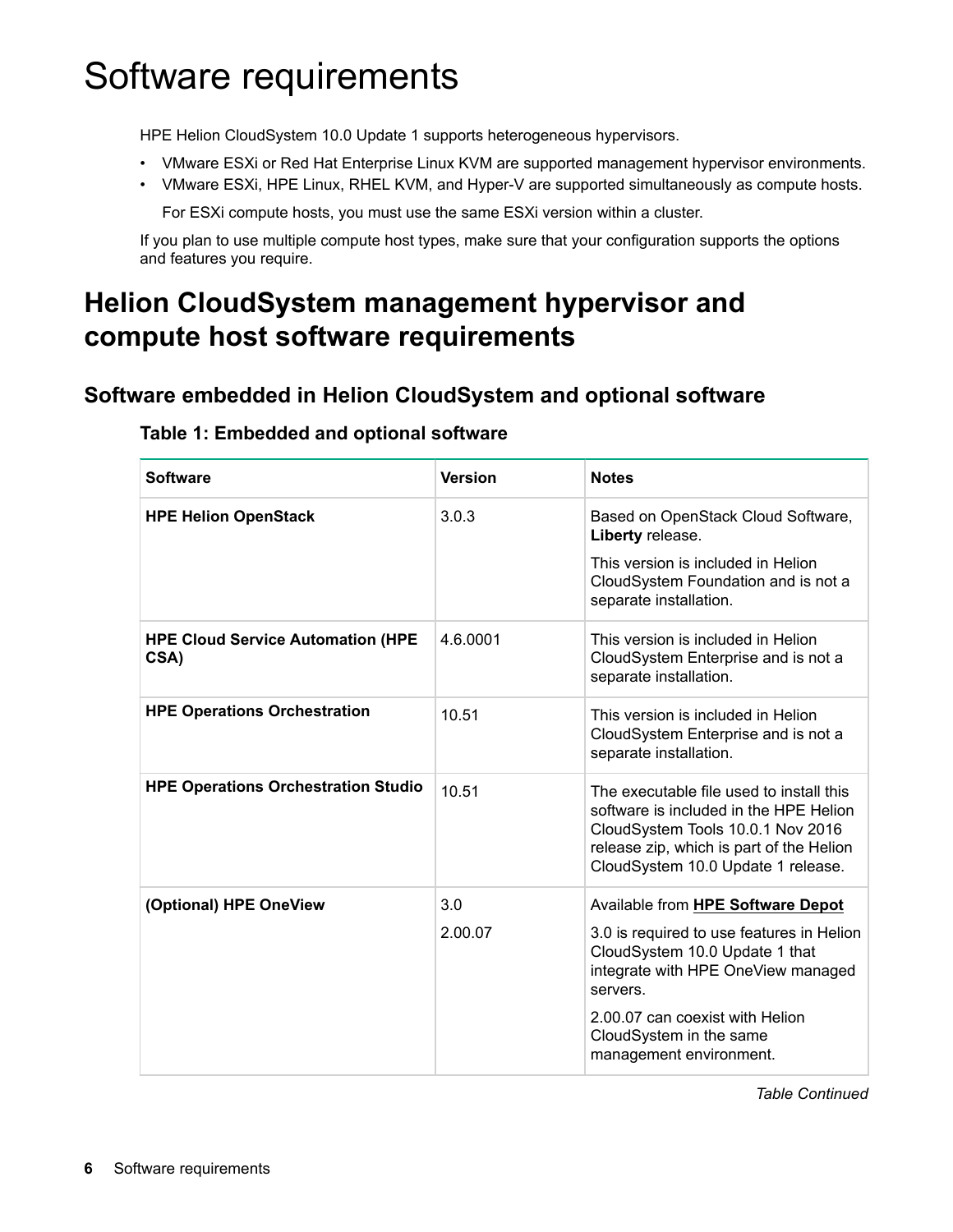<span id="page-6-0"></span>

| <b>Software</b>                                              | <b>Version</b>      | <b>Notes</b>                                                                                                                                                                                                                                                                                                                                                                                                                                                                                                                                                                                                                                                                                          |
|--------------------------------------------------------------|---------------------|-------------------------------------------------------------------------------------------------------------------------------------------------------------------------------------------------------------------------------------------------------------------------------------------------------------------------------------------------------------------------------------------------------------------------------------------------------------------------------------------------------------------------------------------------------------------------------------------------------------------------------------------------------------------------------------------------------|
| (Optional) HPE Insight Control server<br>provisioning (ICsp) | 7.6<br>7.5 Update 2 | Available from HPE Software Depot<br>Under Product Category > Insight<br><b>Management &gt; Matrix Operating</b><br><b>Environment</b><br>ICsp supports physical provisioning.<br>HPE OneView Advanced, HPE Helion<br>CloudSystem, and ICsp can share the<br>same ESXi management host.                                                                                                                                                                                                                                                                                                                                                                                                               |
| (Optional) HPE Data Protector                                | 9.07                | Available from http://www.hpe.com/<br>info/dataprotector<br>HPE Data Protector is supported<br>$\bullet$<br>with Helion CloudSystem to back up<br>guest instances on ESXi compute<br>hosts and attached VMDK Cinder<br>block storage.<br>Using Data Protector to back up<br>$\bullet$<br>instances on RHEL KVM, HPE<br>Linux, and Hyper-V compute hosts<br>is not supported.<br>Restoring a guest instance to a<br>$\bullet$<br>cluster other than its original is not<br>supported.<br>Restoring a deleted guest will not<br>$\bullet$<br>restore the VM.<br>After restoring an instance,<br>attaching and detaching a volume<br>return success, but the operations<br>do not complete successfully. |

# **Management hypervisor supported configurations**

# **Table 2: Management hypervisor supported configurations**

| <b>Management</b><br>hypervisor      | <b>Compute host type</b>                                              | <b>VLAN support</b>                       | <b>VxLAN support</b>                                                        |
|--------------------------------------|-----------------------------------------------------------------------|-------------------------------------------|-----------------------------------------------------------------------------|
| <b>ESXi</b><br>or<br><b>RHEL KVM</b> | ESXi<br>Use the same ESXi<br>version for all hosts in the<br>cluster. | <b>Yes</b><br>Use Central Virtual Routing | Yes<br>Use Central Virtual Routing                                          |
|                                      | <b>HPE Linux and RHEL</b><br><b>KVM</b>                               | <b>Yes</b><br>Use Central Virtual Routing | Yes<br>Use either Central Virtual Routing<br>or Distributed Virtual Routing |
|                                      | Hyper-V                                                               | Yes<br>Use Central Virtual Routing        | <b>No</b>                                                                   |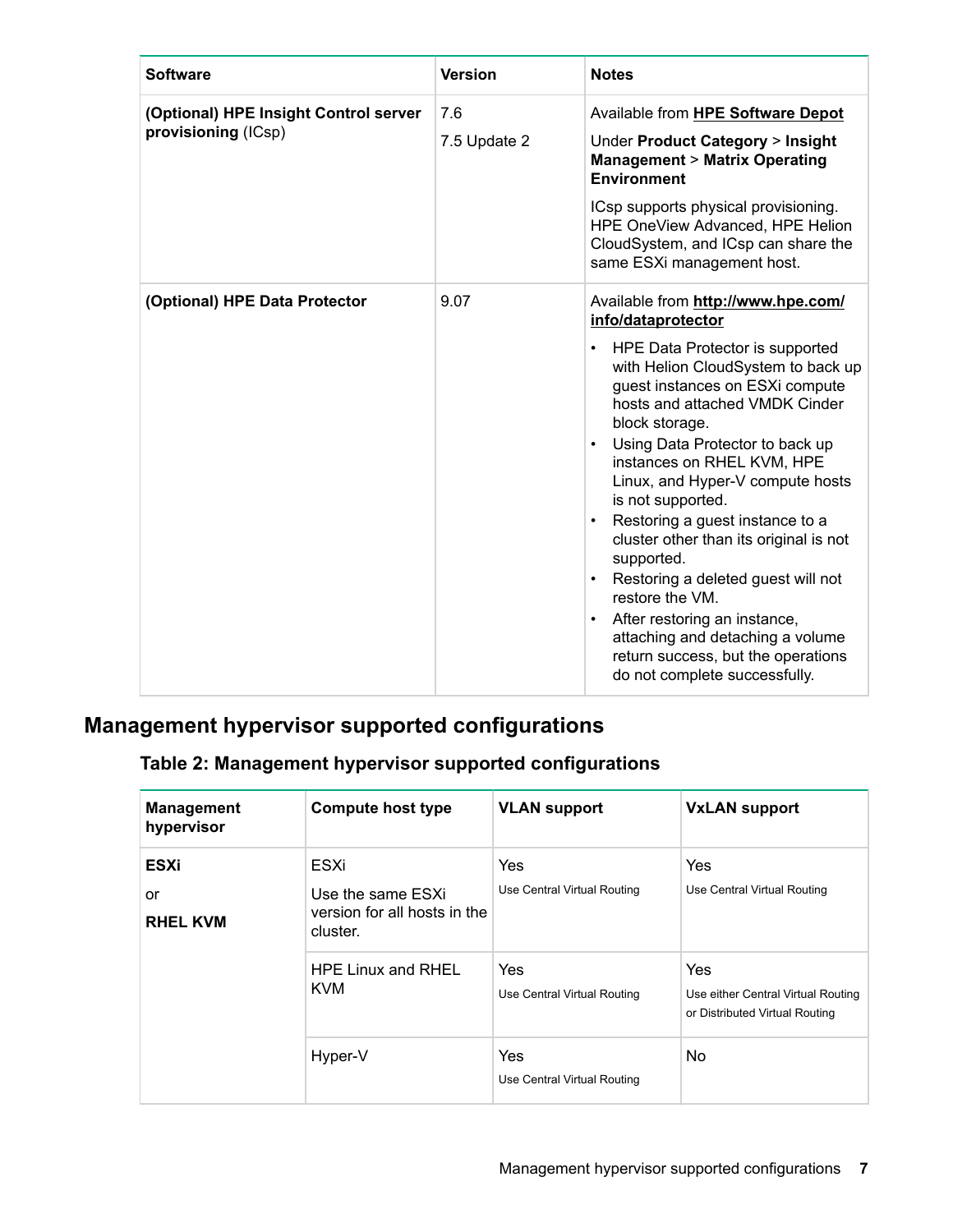# <span id="page-7-0"></span>**VMware ESXi management hypervisor and compute host software requirements**

This section contains the supported versions of VMware vCenter and ESXi operating systems in Helion CloudSystem management hypervisors and compute hosts.

### **NOTE:**

- For customized HPE ESXi images, see **[HPE ProLiant Servers with VMware](http://www8.hp.com/us/en/products/servers/solutions.html?compURI=1499005#tab=TAB4%20)**.
- For the VMware vSphere and vCloud suite build numbers table, see the **[VMware Knowledge](https://kb.vmware.com/selfservice/search.do?cmd=displayKC&docType=kc&docTypeID=DT_KB_1_1&externalId=1014508) [Base](https://kb.vmware.com/selfservice/search.do?cmd=displayKC&docType=kc&docTypeID=DT_KB_1_1&externalId=1014508)**.
- To verify VMware guest operating systems, see the **[VMware Compatibility Guide](http://www.vmware.com/resources/compatibility/search.php?deviceCategory=software&testConfig=16)**.

#### **VMware ESXi management hypervisor and compute cluster software requirements**

#### **NOTE:**

VMware vCenter Server Appliance 6.5, VMware vCenter Server 6.5 for Windows, and ESXi 6.5 are supported in Helion CloudSystem 10.0 Update 2 only.

#### **VMware vCenter Server Appliance 6.5**\*

\*supported in Helion CloudSystem 10.0 Update 2 only (build 4602587 / installer build N/A)

- $\cdot$  ESXi 6.5\*
- ESXi 6.0 U2
- ESXi 6.0 U1b
- $\cdot$  ESXi 6.0

#### **VMware vCenter Server Appliance 6.0 U2**

(build 3634788 / installer build 3634794)

- ESXi 6.0 U2
- ESXi 6.0 U1b
- $\cdot$  ESXi 6.0

### **VMware vCenter Server Appliance 6.0 U1b**

(build 3343019 / installer build 3339084)

- ESXi 6.0 U1b
- $\cdot$  ESXi 6.0

#### **VMware vCenter Server Appliance 6.0**

(build 2559267 / installer build 2562643)

 $\cdot$  ESXi 6.0

#### **VMware vCenter Server Appliance 5.5 U3b**

(build 3252642 / installer build 3254792)

- $\cdot$  ESXi 5.5 U3b
- $\cdot$  ESXi 5.5 U3
- $\cdot$  ESXi 5.5 U2e
- $\cdot$  ESXi 5.5 U2

#### **VMware vCenter Server Appliance 5.5 U3**

(build 3000347 / installer build 3000346)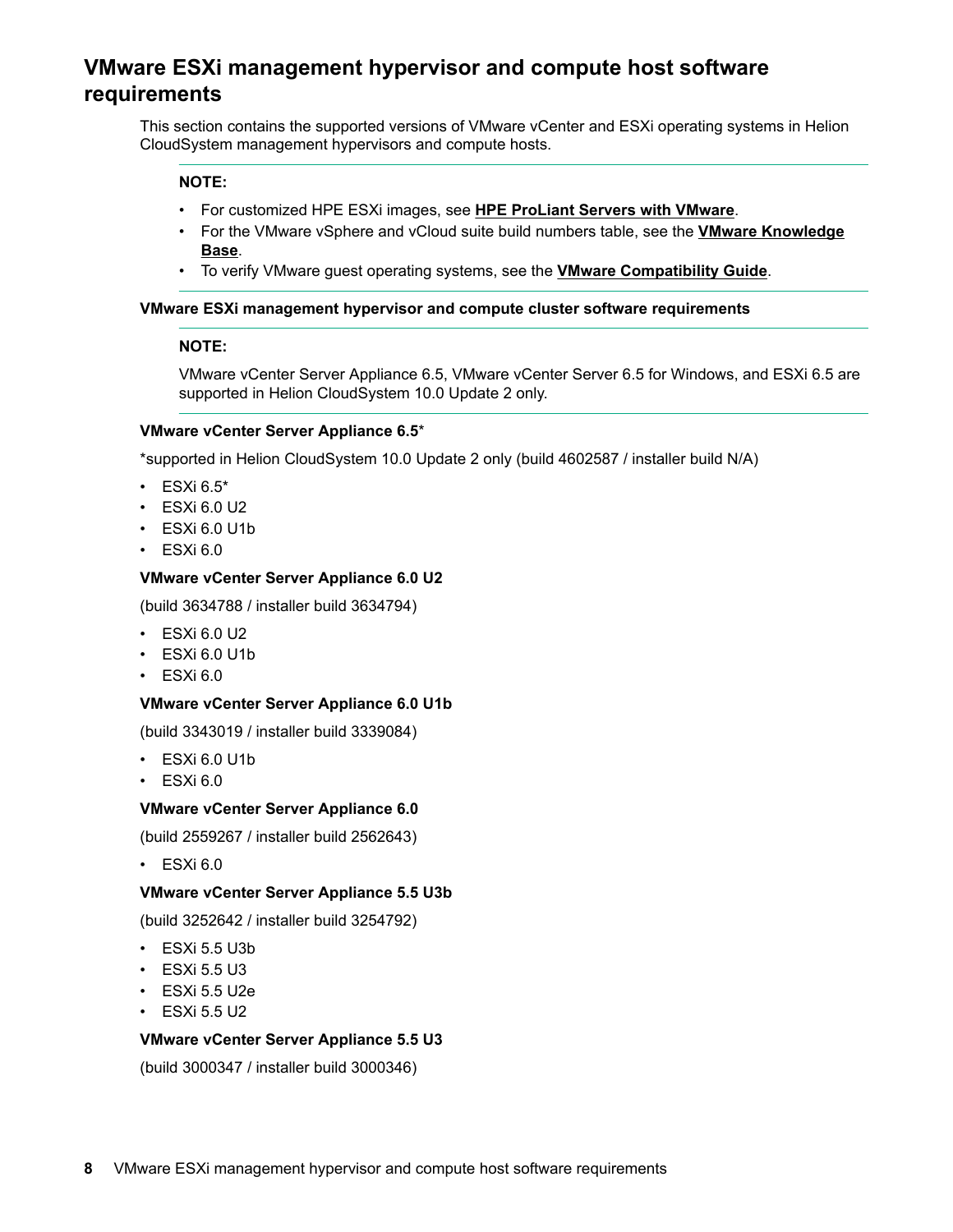- $\cdot$  ESXi 5.5 U3
- $\cdot$  ESXi 5.5 U2e
- ESXi 5.5 U2

#### **VMware vCenter Server 6.5 for Windows**\*

\*supported in Helion CloudSystem 10.0 Update 2 only (build 4602587 / installer build N/A)

- $\cdot$  ESXi 6.5\*
- $\cdot$  ESXi 6.0 U2
- ESXi 6.0 U1b
- $\cdot$  ESXi 6.0

#### **VMware vCenter Server 6.0 U2 for Windows**

(build 3634793 / installer build 3634788)

- ESXi 6.0 U2
- ESXi 6.0 U1b
- $\cdot$  ESXi 6.0

### **VMware vCenter Server 6.0 U1b for Windows**

(build 3343019 / installer build 3339083)

- ESXi 6.0 U1b
- $\cdot$  ESXi 6.0

## **VMware vCenter Server 6.0 for Windows**

(build 2559268 / installer build 2562643)

• ESXi 6.0

### **VMware vCenter Server 5.5 U3b for Windows**

(build 3252642 / installer build 3254792)

- ESXi 5.5 U3b
- $\cdot$  ESXi 5.5 U3
- $\cdot$  ESXi 5.5 U2e
- $\cdot$  ESXi 5.5 U2

#### **VMware vCenter Server 5.5 U3 for Windows**

(build 3000241 / installer build 3000346)

- $\cdot$  ESXi 5.5 U3
- $\cdot$  ESXi 5.5 U2e
- $\cdot$  ESXi 5.5 U2
- **IMPORTANT:**  $\bigcirc$

If your configuration includes vSphere Distributed Switches (VDS) or vSphere Standard Switches (VSS), and the VMware DRS feature is enabled, then there are no limitations when using Helion CloudSystem.

If your configuration includes vSphere Standard Switches (VSS) and VMware DRS is not enabled, then Helion CloudSystem virtual appliances must be manually distributed across the hosts in the management cluster.

## **VMware vSphere Metro Storage Cluster software requirements**

vSphere Metro Storage Clusters, or stretched clusters, are ESXi clusters that are configured with host systems located in multiple locations.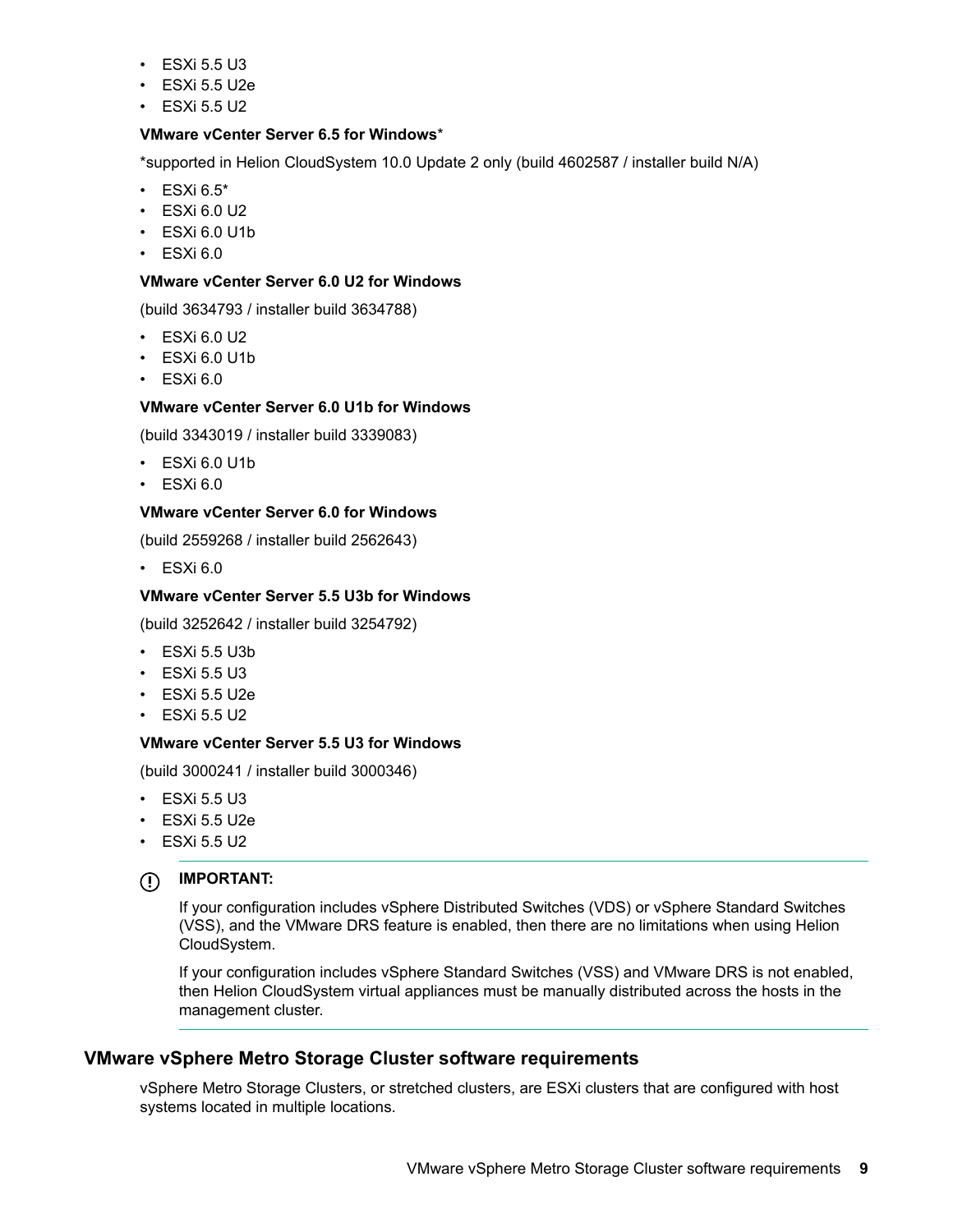<span id="page-9-0"></span>Helion CloudSystem supports stretched clusters for the ESXi management cluster and ESXi compute clusters with the following requirements.

- All supported vCenter and ESXi versions in **[VMware ESXi management hypervisor and compute](#page-7-0) [host software requirements](#page-7-0)** are supported as stretched clusters.
- The Metro Cluster is installed and configured according to VMware specifications.

### See **[VMware vSphere Metro Storage Cluster Recommended Practices](http://www.vmware.com/files/pdf/techpaper/vmware-vsphere-metro-storage-cluster-recommended-practices.pdf)**.

- Cluster nodes are in an active-active configuration.
- Fully synchronous storage replication exists between the metro cluster sites.
- Two 10 Gb/sec dedicated links are required:
	- Stretched Layer 2 network
	- Synchronous storage replication network

#### **HPE 3PAR Peer Persistence**

For HPE 3PAR implementations, the following white papers are available as a guide for deploying the HPE 3PAR Peer Persistence technology with a stretched cluster.

- **[Implementing vSphere Metro Storage Cluster using HPE 3PAR Peer Persistence](https://www.hpe.com/h20195/V2/getpdf.aspx/4AA4-7734ENW.pdf)**
- **[Integrating VMware vSphere Metro Storage Cluster with HPE 3PAR Peer Persistence on HPE](https://www.hpe.com/h20195/V2/getpdf.aspx/4AA5-6753ENW.pdf) [ConvergedSystem 700x](https://www.hpe.com/h20195/V2/getpdf.aspx/4AA5-6753ENW.pdf)**

Contact HPE Support for assistance in configuring your cloud with VMware vSphere Metro Storage clusters.

# **RHEL KVM management hypervisor software requirements**

## **Table 3: RHEL KVM management hypervisor software requirements**

| Software version                    | <b>Notes</b>                                                                                                                               |
|-------------------------------------|--------------------------------------------------------------------------------------------------------------------------------------------|
| <b>Red Hat Enterprise Linux 7.2</b> | <b>Required:</b> Open vSwitch 2.3.1 must be manually installed Open<br>vSwitch 2.3.1 download.                                             |
|                                     | Emulex be2net 10.6.0.3r (or higher) driver for HPE Emulex server<br>adapters is required. This driver is installed by default in RHEL 7.2. |

# **RHEL KVM compute host software requirements**

To verify Red Hat supported guest operating systems, see the **[RedHat Customer Portal](https://access.redhat.com/certified-hypervisors)**.

## **Table 4: RHEL KVM compute host software requirements**

| Software version                    | <b>Notes</b>                                                                                                                               |
|-------------------------------------|--------------------------------------------------------------------------------------------------------------------------------------------|
| <b>Red Hat Enterprise Linux 7.2</b> | Emulex be2net 10.6.0.3r (or higher) driver for HPE Emulex server<br>adapters is required. This driver is installed by default in RHEL 7.2. |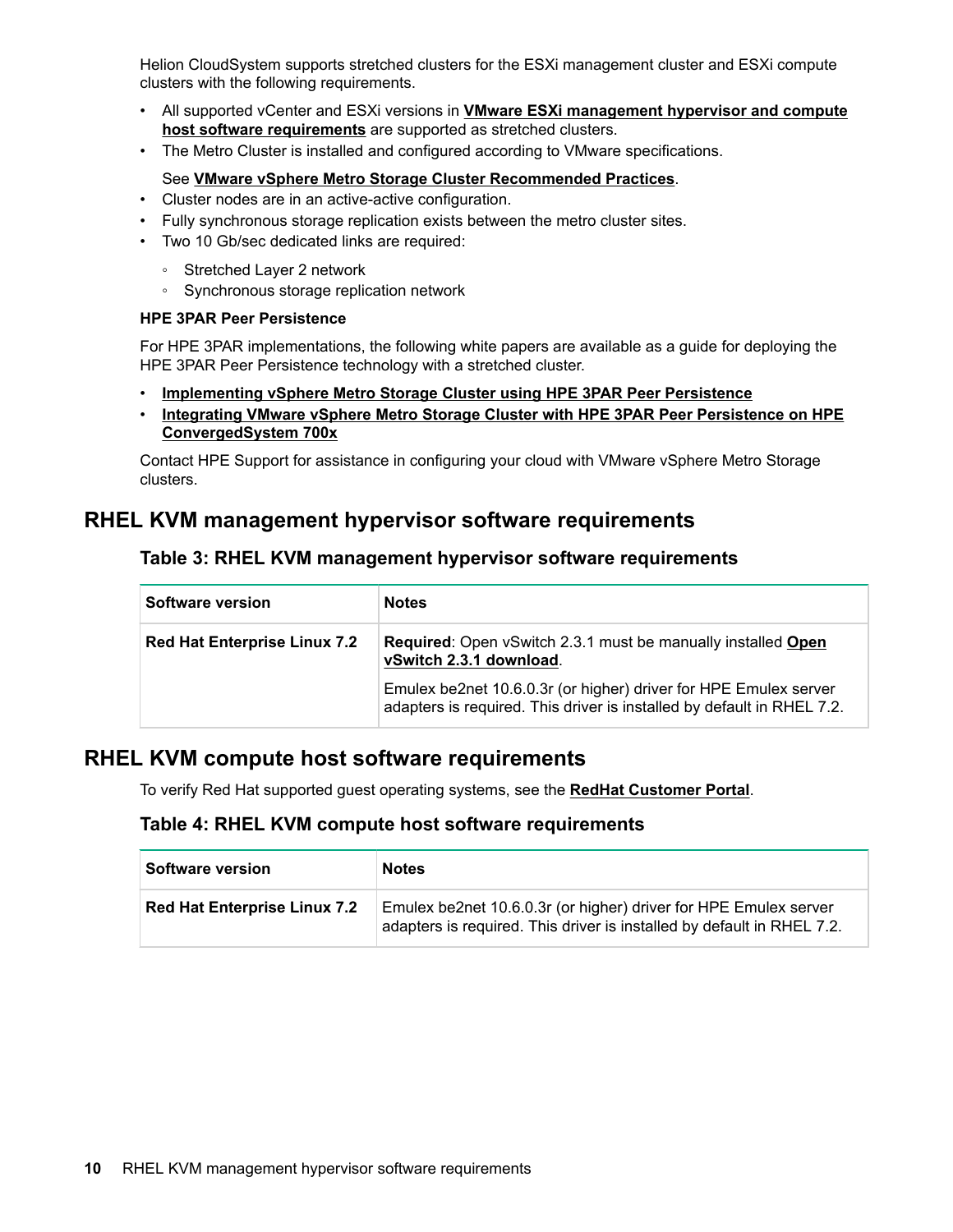# <span id="page-10-0"></span>**HPE Linux compute host software requirements**

# **Table 5: HPE Linux compute host software requirements**

| Software version                  | <b>Notes</b>                                                    |
|-----------------------------------|-----------------------------------------------------------------|
| <b>Hewlett Packard Enterprise</b> | This version of HPE Linux is included in Helion CloudSystem and |
| Linux 4.4                         | maintained by Hewlett Packard Enterprise.                       |

# **Hyper-V compute host software requirements**

## **Table 6: Hyper-V compute host software requirements**

| Software version                                                             | <b>Notes</b>                                                                                   |
|------------------------------------------------------------------------------|------------------------------------------------------------------------------------------------|
| Microsoft Windows Server 2012 R2 with<br><b>Hyper-V (Datacenter Edition)</b> | To verify Hyper-V supported guest operating systems,<br>see Supported guest operating systems. |
| Microsoft Windows Server 2012 R2 with<br><b>Hyper-V (Standard Edition)</b>   |                                                                                                |

# **Helion CloudSystem and OpenStack CLI requirements**

|  | <b>Table 7: Helion CloudSystem and OpenStack CLIs</b> |  |  |  |
|--|-------------------------------------------------------|--|--|--|
|--|-------------------------------------------------------|--|--|--|

| <b>CLI</b>                         | Execute on                                                                                | <b>Version</b>                                                                                                      |
|------------------------------------|-------------------------------------------------------------------------------------------|---------------------------------------------------------------------------------------------------------------------|
| OpenStack CLI packages             | Helion CloudSystem Deployer<br>appliance and Cloud controller                             | OpenStack CLIs are included in<br><b>Helion CloudSystem Foundation</b><br>and are not a separate<br>installation.   |
|                                    |                                                                                           | For a list of all OpenStack Liberty<br>commands, see OpenStack<br><b>Documentation for Liberty</b><br>releases.     |
| Helion CloudSystem CLI<br>packages | Helion CloudSystem Deployer<br>appliance or Management<br>appliance, depending on the CLI | Helion CloudSystem CLIs are<br>included in Helion CloudSystem<br>Foundation and are not a<br>separate installation. |
|                                    |                                                                                           | See the HPE Helion<br>CloudSystem 10.0 Command<br>Line Interface Guide at<br><b>Enterprise Information Library.</b> |

# **HPE CSA content support**

Check the **[HPE Live Network](https://hpln.hpe.com/group/cloud-service-automation-csa)** for updated HPE CSA content packs and capsules. Content compatible with HPE CSA 4.6 is supported with Helion CloudSystem 10.0 Update 1.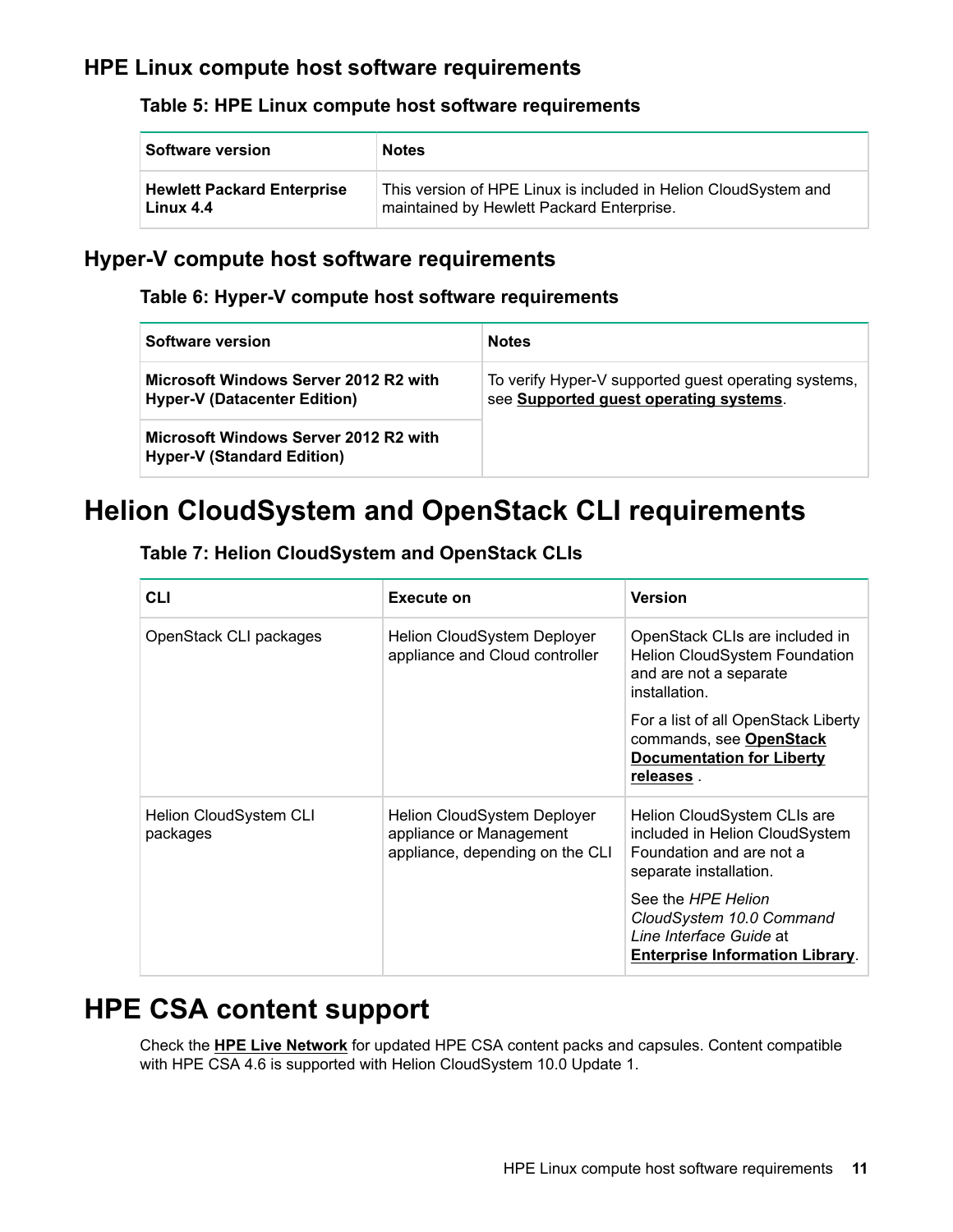For information about HPE CSA content, see the *HPE Cloud Service Automation Content Pack User Guide*. This document is available from the **[Enterprise Information Library](http://www.hpe.com/info/CloudSystem/docs)** .

# <span id="page-11-0"></span>**Browser requirements**

The following browsers are supported for the Helion CloudSystem installation.

## **Table 8: Supported browsers**

| <b>Browser</b>                   | <b>Version</b> |
|----------------------------------|----------------|
| Microsoft Internet Explorer      | 11             |
| Mozilla Firefox Personal Edition | 40 and higher  |
| Google Chrome                    | 44 and higher  |

# **Language support in Helion CloudSystem user interfaces**

# **Table 9: Supported languages**

| User interface                                              | Language support                                                                                                                                     |
|-------------------------------------------------------------|------------------------------------------------------------------------------------------------------------------------------------------------------|
| <b>Helion CloudSystem Deployer</b>                          | English                                                                                                                                              |
| <b>Operations Console</b>                                   | English                                                                                                                                              |
| OpenStack user portal                                       | English, Dutch (Netherlands), French, Japanese,<br>Korean, Polish, Portuguese (Brazil), Russian, Spanish,<br>Simplified Chinese, Traditional Chinese |
| <b>Cloud Service Automation Management</b><br>Console (CSA) | English, Japanese, Simplified Chinese                                                                                                                |
| Marketplace Portal                                          | English, Japanese, Simplified Chinese, Korean, French,<br>German, Spanish, Portuguese, Dutch, Italian, Russian                                       |
| <b>Operations Orchestration Central</b>                     | English, Japanese, Simplified Chinese                                                                                                                |
| <b>VMware vCenter Server</b>                                | English                                                                                                                                              |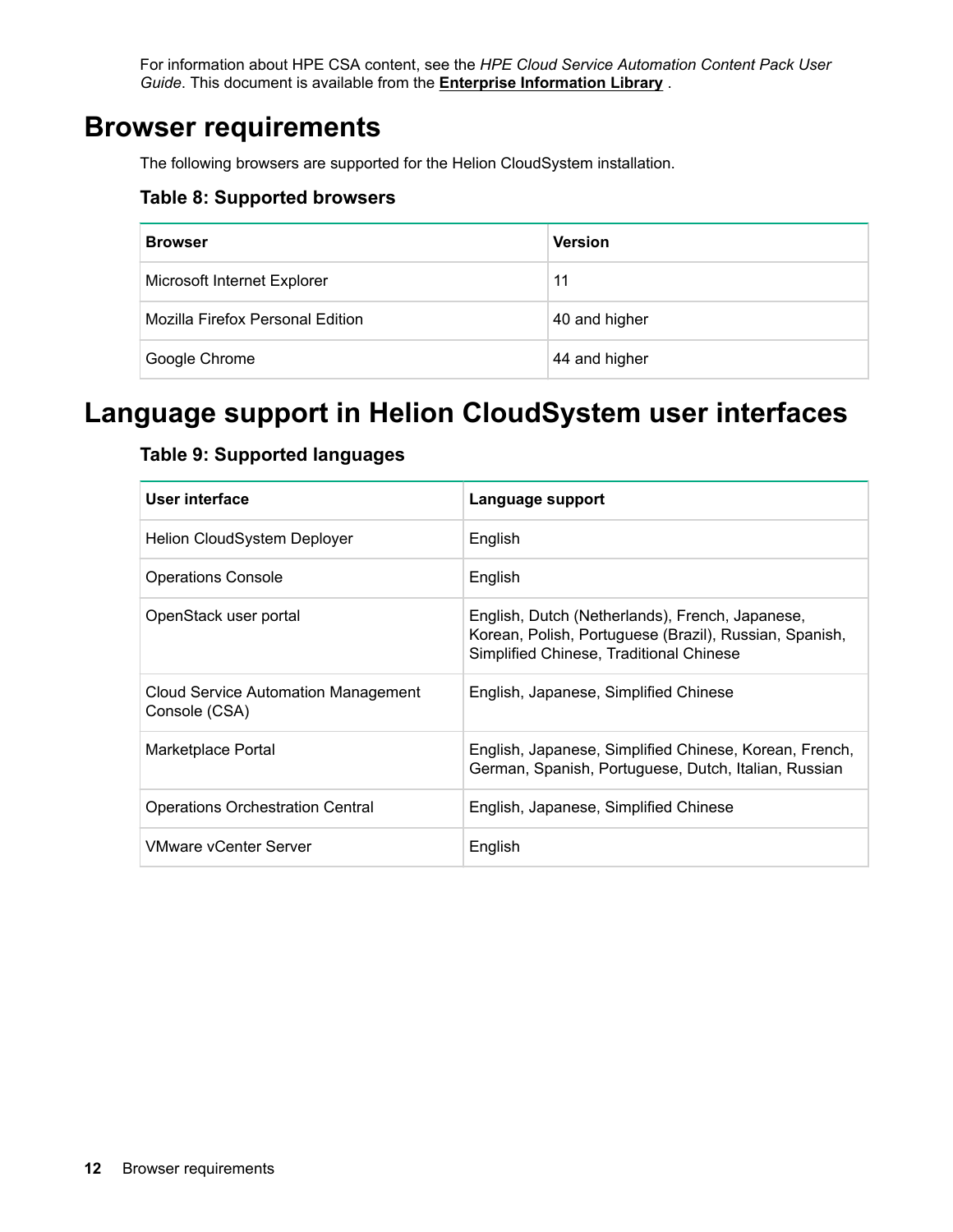# <span id="page-12-0"></span>Hardware requirements

Hardware requirements for management hypervisors, virtual appliances, compute hosts, storage, and network equipment are provided in this chapter.

# **Management hypervisor hardware requirements**

The hardware requirements for the physical management cluster depend on:

• The size of the cloud that you plan to deploy

See **Cloud configuration sizes**.

• The high availability option you configure for the cloud

See **High availability installation options**.

# **Cloud configuration sizes**

Determine which size cloud you need—extra-small, small, medium, or large. The cloud is the total number of compute hosts, virtual machine instances, networks, and the Helion CloudSystem virtual appliances that manage the cloud.

Medium and large sizes are supported only in clouds configured with physical HA (**HA Option 1**) in a three host management cluster.

### **Definitions of cloud configurations**

- **Extra-small**: Up to 5 compute nodes, 250 virtual machine instances, and 30 tenant and provider networks
- **Small**: Up to 20 compute hosts, 1000 virtual machine instances, and 125 tenant and provider networks
- **Medium (default)**: Up to 80 compute hosts, 5000 virtual machine instances, and 500 tenant and provider networks
- **Large**: Up to 200 compute hosts, 10,000 virtual machine instances, and 1100 tenant and provider networks

# **High availability installation options**

Determine the HA installation option you need. Hewlett Packard Enterprise recommends that you configure your cloud with physical and virtual HA (Option 1).

## **HA installation options**

• Option 1: **Physical HA**— Management cluster with three hosts (**recommended**)

Helion CloudSystem virtual appliances are deployed in trios and distributed across three physical servers. This configuration offers high availability and performance benefits for robust production use.

## See **[Management hypervisor hardware requirements: Physical HA](#page-13-0)**.

• Option 2: **Virtual HA** — Management cluster with a single host

Helion CloudSystem virtual appliances are deployed in trios on one physical server. This configuration is supported for small development, test, or production environments where physical high availability is not a requirement. Contact HPE Support for assistance if you want to expand to a three host HA configuration after deployment is complete.

For ESXi environments, it is possible to expand to a cluster configuration after deploying Helion CloudSystem.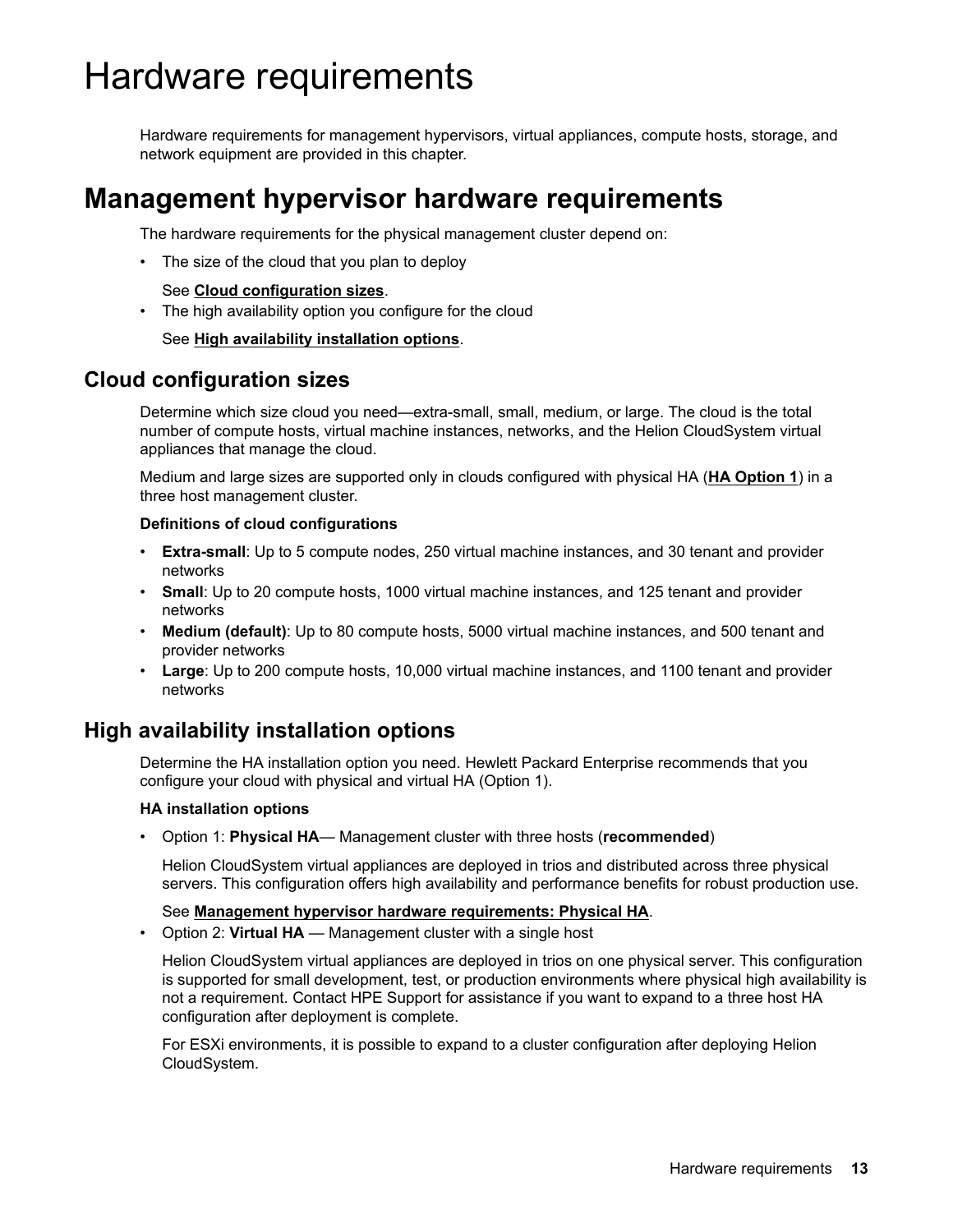<span id="page-13-0"></span>For KVM environments, you can only expand to a cluster later if you originally created a shared volume that can handle three nodes.

## See **[Management hypervisor hardware requirements: Virtual HA](#page-14-0)**.

• Option 3: **Non-HA** — Management cluster with a single host

Helion CloudSystem virtual appliances are deployed as "singletons" on one physical server. If you use this configuration, you cannot expand to a three host HA configuration after deployment.

### See **[Management hypervisor hardware requirements: Non-HA](#page-15-0)**.

# **Management hypervisor storage configuration**

- Configure **shared storage** for a three node management hypervisor (**HA Option 1**).
- Configure shared storage or local storage for a single node management hypervisor (**[HA Option 2](#page-14-0)** and **[HA Option 3](#page-15-0)**). Configure local storage only if you do not plan to add hosts to your management cluster later.

## **IMPORTANT:**

If the disk storage allocated for Helion CloudSystem is smaller than the recommended sizes and the disks become full, Helion CloudSystem virtual appliances will enter into pause mode.

# **Management hypervisor hardware requirements: Physical HA**

Hardware requirements are defined for **each host** (physical server) in a **three host** management cluster.

The resource requirements target the failure scenario in which one host is down, and all Helion CloudSystem virtual appliances fail over to the remaining hosts.

# **Table 10: Management hypervisor hardware requirements: Memory per host**

| <b>Installation Type</b>                        | <b>Memory per host</b>  |        |        |
|-------------------------------------------------|-------------------------|--------|--------|
|                                                 | Extra-Small/Small   Med |        | Large  |
| Helion CloudSystem Foundation and<br>Enterprise | 128 GB                  | 192 GB | 256 GB |
| Enterprise only                                 | 96 GB                   | 128 GB | 192 GB |
| Foundation only                                 | 128 GB                  | 192 GB | 256 GB |

## **Table 11: Management hypervisor hardware requirements: CPU/Cores per host**

| <b>Installation Type</b>                        | <b>CPU/Cores per host</b> |              |               |  |
|-------------------------------------------------|---------------------------|--------------|---------------|--|
|                                                 | Extra-Small/Small   Med   |              | Large         |  |
| Helion CloudSystem Foundation and<br>Enterprise | 2x6, 2.4 Ghz              | 2x8, 2.4 Ghz | 2x12, 2.6 Ghz |  |
| Enterprise only                                 | 2x6, 2.4 Ghz              | 2x8, 2.4 Ghz | 2x8, 2.6 Ghz  |  |
| Foundation only                                 | 2x6, 2.4 Ghz              | 2x8, 2.4 Ghz | 2x12, 2.6 Ghz |  |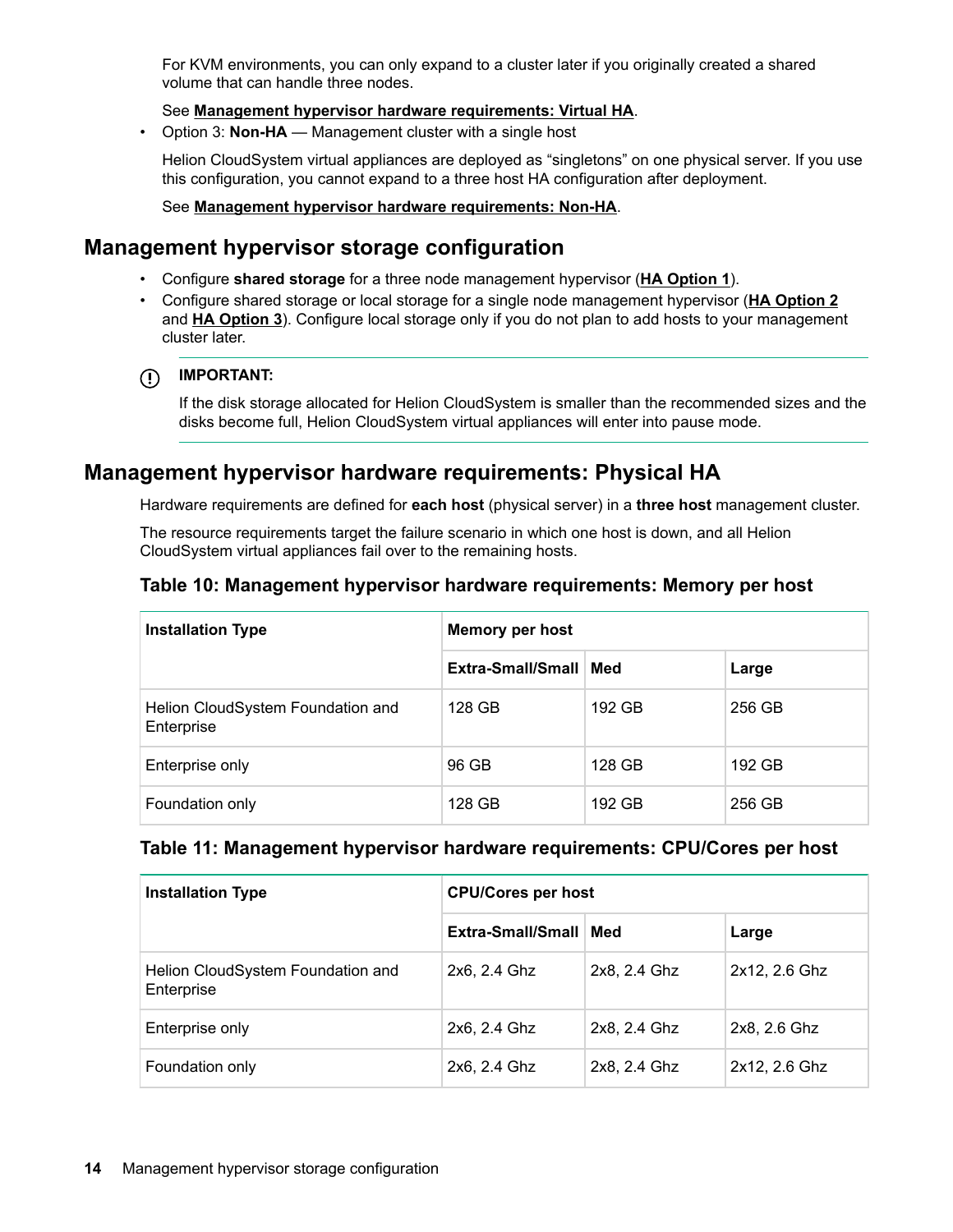# <span id="page-14-0"></span>**Table 12: Management hypervisor hardware requirements: Disk size**

| <b>Installation Type</b>                               | Disk size                                                                                                     |              |        |         |
|--------------------------------------------------------|---------------------------------------------------------------------------------------------------------------|--------------|--------|---------|
|                                                        | Total disk size required in one volume that is shared among all hosts<br>in the management hypervisor cluster |              |        |         |
|                                                        | Extra-Small                                                                                                   | <b>Small</b> | Med    | Large   |
| <b>Helion CloudSystem</b><br>Foundation and Enterprise | 3.2 TB                                                                                                        | 4.6 TB       | 6.7 TB | 11.6 TB |
| Enterprise only                                        | 2.7 TB                                                                                                        | 3.2 TB       | 3.7 TB | 5.7 TB  |
| Foundation only                                        | 2.5 TB                                                                                                        | 3.8 TB       | 5.4 TB | 8.5 TB  |

# **Management hypervisor hardware requirements: Virtual HA**

Hardware requirements are defined for a virtual HA management cluster containing **one host** (physical server) and trios of virtual appliances.

Hardware requirements are defined for **each host** (physical server) in a **three host** management cluster.

The resource requirements target the failure scenario in which one host is down, and all Helion CloudSystem virtual appliances fail over to the remaining hosts.

# **Table 13: Management hypervisor hardware requirements: Memory per host**

| <b>Installation Type</b>                        | <b>Memory per host</b>  |     |       |
|-------------------------------------------------|-------------------------|-----|-------|
|                                                 | Extra-Small/Small   Med |     | Large |
| Helion CloudSystem Foundation and<br>Enterprise | 256 GB                  | N/A | N/A   |
| Enterprise only                                 | 192 GB                  |     |       |
| Foundation only                                 | 256 GB                  |     |       |

# **Table 14: Management hypervisor hardware requirements: CPU/Cores per host**

| <b>Installation Type</b>                        | <b>CPU/Cores per host</b> |     |       |
|-------------------------------------------------|---------------------------|-----|-------|
|                                                 | Extra-Small/Small   Med   |     | Large |
| Helion CloudSystem Foundation and<br>Enterprise | 2x12, 2.6 Ghz             | N/A | N/A   |
| Enterprise only                                 | 2x8, 2.6 Ghz              |     |       |
| Foundation only                                 | 2x12, 2.6 Ghz             |     |       |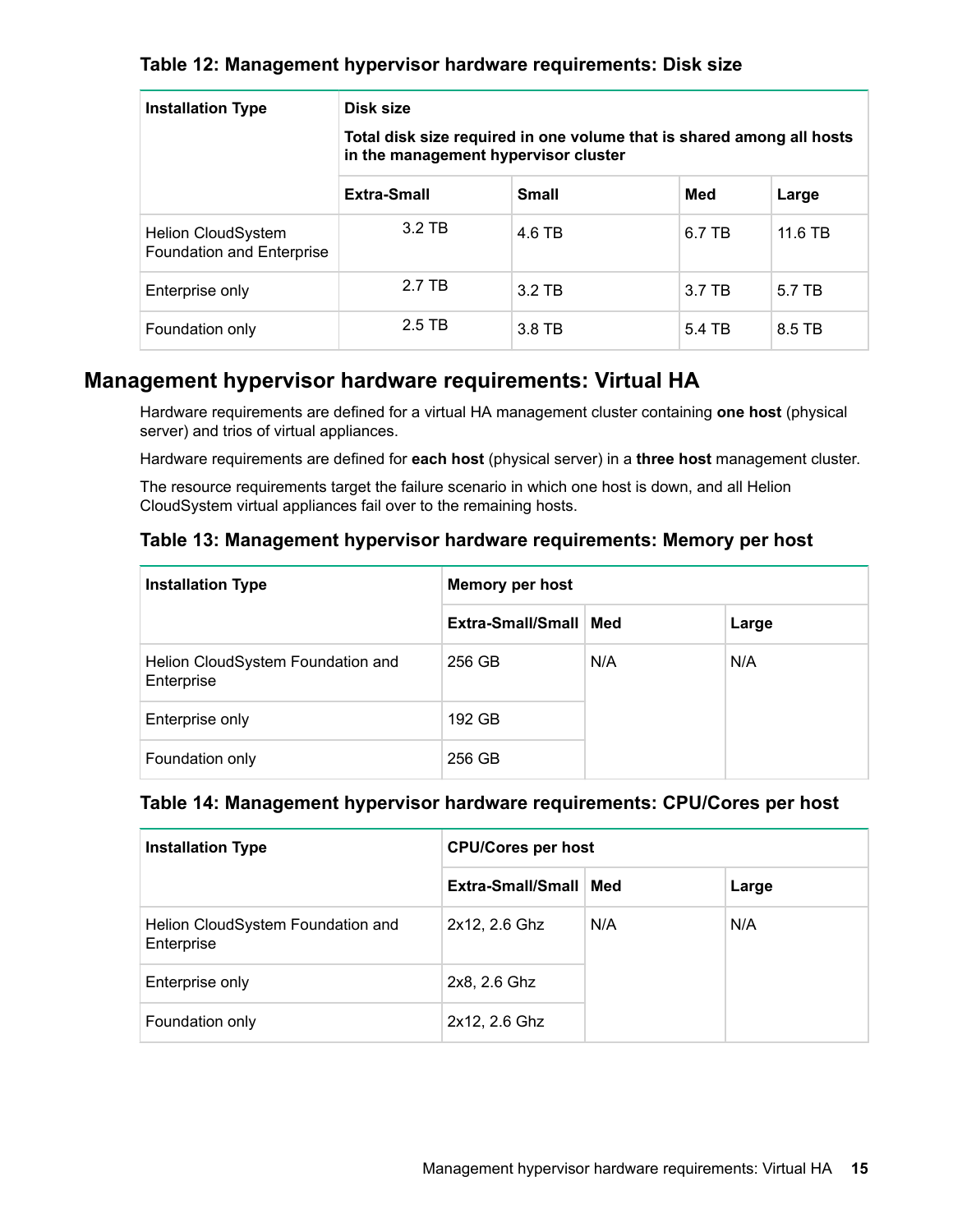# <span id="page-15-0"></span>**Table 15: Management hypervisor hardware requirements: Disk size**

| <b>Installation Type</b>                               | Disk size<br>Total disk size required in one volume that is shared among all hosts<br>in the management hypervisor cluster |              |     |       |
|--------------------------------------------------------|----------------------------------------------------------------------------------------------------------------------------|--------------|-----|-------|
|                                                        | Extra-Small                                                                                                                | <b>Small</b> | Med | Large |
| <b>Helion CloudSystem</b><br>Foundation and Enterprise | 3.2 TB                                                                                                                     | 4.6 TB       | N/A | N/A   |
| Enterprise only                                        | 2.7 TB                                                                                                                     | $3.2$ TB     |     |       |
| Foundation only                                        | 2.5 TB                                                                                                                     | 3.8 TB       |     |       |

# **Management hypervisor hardware requirements: Non-HA**

Hardware requirements are defined for a non-HA management cluster containing **one host** (physical server) and singleton virtual appliances.

# **Table 16: Management hypervisor hardware requirements: Memory per host**

| <b>Installation Type</b>                        | <b>Memory per host</b>  |     |       |
|-------------------------------------------------|-------------------------|-----|-------|
|                                                 | Extra-Small/Small   Med |     | Large |
| Helion CloudSystem Foundation and<br>Enterprise | 192 GB                  | N/A | N/A   |
| Enterprise only                                 | 192 GB                  |     |       |
| Foundation only                                 | 192 GB                  |     |       |

# **Table 17: Management hypervisor hardware requirements: CPU/Cores per host**

| <b>Installation Type</b>                        | <b>CPU/Cores per host</b> |     |       |
|-------------------------------------------------|---------------------------|-----|-------|
|                                                 | Extra-Small/Small   Med   |     | Large |
| Helion CloudSystem Foundation and<br>Enterprise | 2x6, 2.4 Ghz              | N/A | N/A   |
| Enterprise only                                 | 2x6, 2.4 Ghz              |     |       |
| Foundation only                                 | 2x6, 2.4 Ghz              |     |       |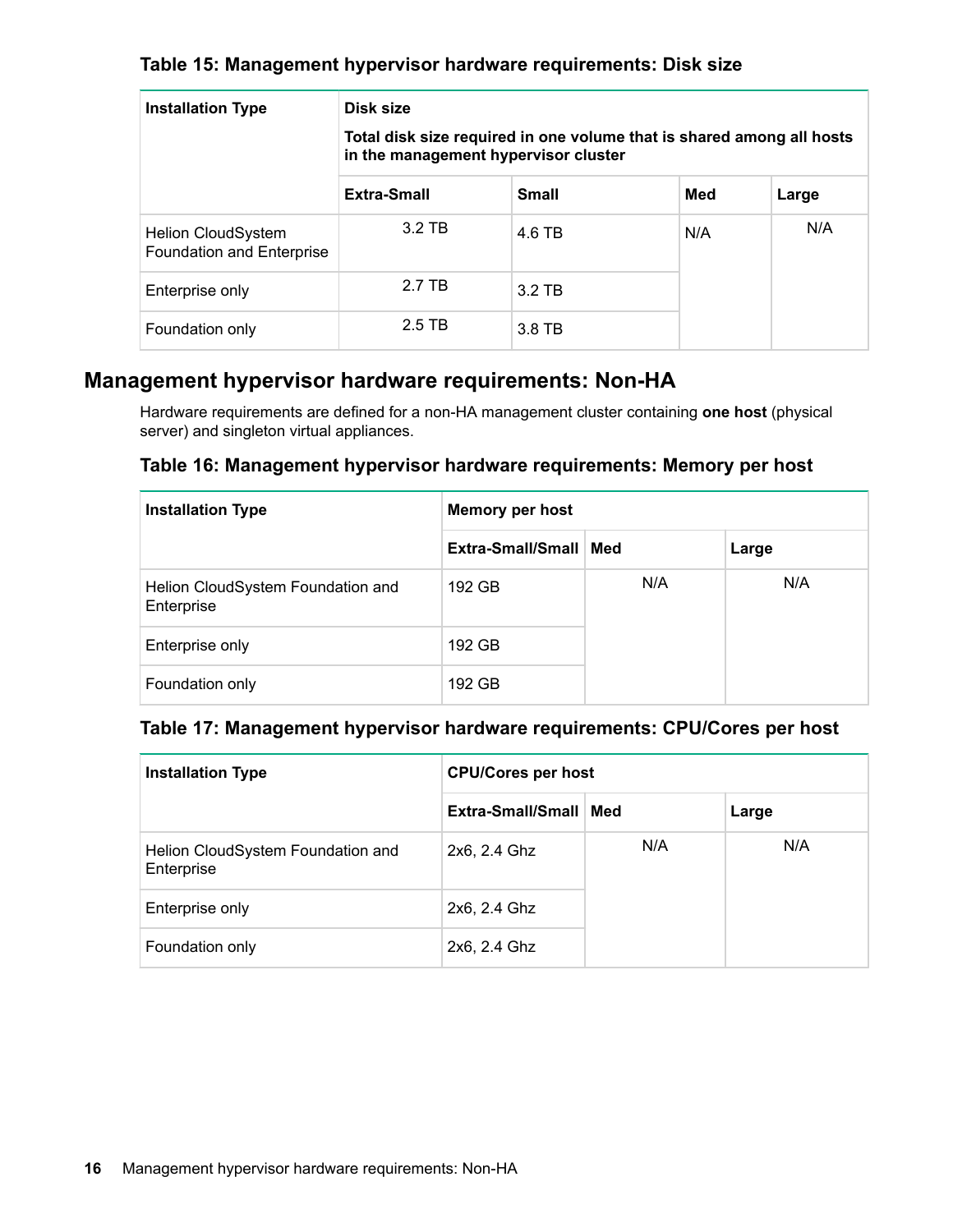# <span id="page-16-0"></span>**Table 18: Management hypervisor hardware requirements: Disk size**

| <b>Installation Type</b>                               | Disk size<br>Total disk size required in one volume that is shared among all hosts<br>in the management hypervisor cluster |              |     |       |  |
|--------------------------------------------------------|----------------------------------------------------------------------------------------------------------------------------|--------------|-----|-------|--|
|                                                        | Extra-Small                                                                                                                | <b>Small</b> | Med | Large |  |
| <b>Helion CloudSystem</b><br>Foundation and Enterprise | $1.2$ TB                                                                                                                   | $1.8$ TB     | N/A | N/A   |  |
| Enterprise only                                        | 900 GB                                                                                                                     | $1.1$ TB     |     |       |  |
| Foundation only                                        | 915 GB                                                                                                                     | $1.5$ TB     |     |       |  |

# **Virtual appliance resource requirements**

By default, the Helion CloudSystem Deployer UI and the  $\csc$  CLI create virtual appliances using **Medium** sizes.

- If you are deploying Helion CloudSystem using the recommended physical HA (**[HP Option 1](#page-13-0)**) and you want to deploy a medium sized cloud, you do not need to make any changes to the installation configuration file.
- If you are deploying Helion CloudSystem using the recommended physical HA (**[HP Option 1](#page-13-0)**) and you want to deploy a small or large cloud, change the memory and vCPU appliance-sizings settings in the csdeploy installation configuration file to the **Small** or **Large** settings for memory and CPU/cores defined in the table below.
- If you are deploying Helion CloudSystem in a Virtual HA or non-HA installation (**[HA Option 2](#page-14-0)** or **[HA](#page-15-0) [Option 3](#page-15-0)**), then you must change the memory and vCPU appliance-sizings settings in the csdeploy installation configuration file to the **Small** settings for memory and CPU/cores defined in the table below.

You can change the memory and CPU/cores of your virtual appliances during or after installation. The management cluster must have sufficient resources to support the new configuration.

The installation configuration file sets **each virtual appliance node in the appliance trio** to the values in the following table.

| <b>Virtual appliance</b>                 | Memory per node (GB)             |     | vCPUs per node |                                  |     |       |
|------------------------------------------|----------------------------------|-----|----------------|----------------------------------|-----|-------|
|                                          | Extra-<br>Small/<br><b>Small</b> | Med | Large          | Extra-<br>Small/<br><b>Small</b> | Med | Large |
| <b>Deployer</b><br>appliance (singleton) | $\overline{4}$                   |     |                | 4                                |     |       |
| <b>Management</b> appliance              | 8                                | 8   | 8              | 4                                | 4   | 4     |
| <b>Monitoring appliance</b>              | 16                               | 32  | 64             | 8                                | 12  | 12    |

# **Table 19: Virtual appliance resource requirements**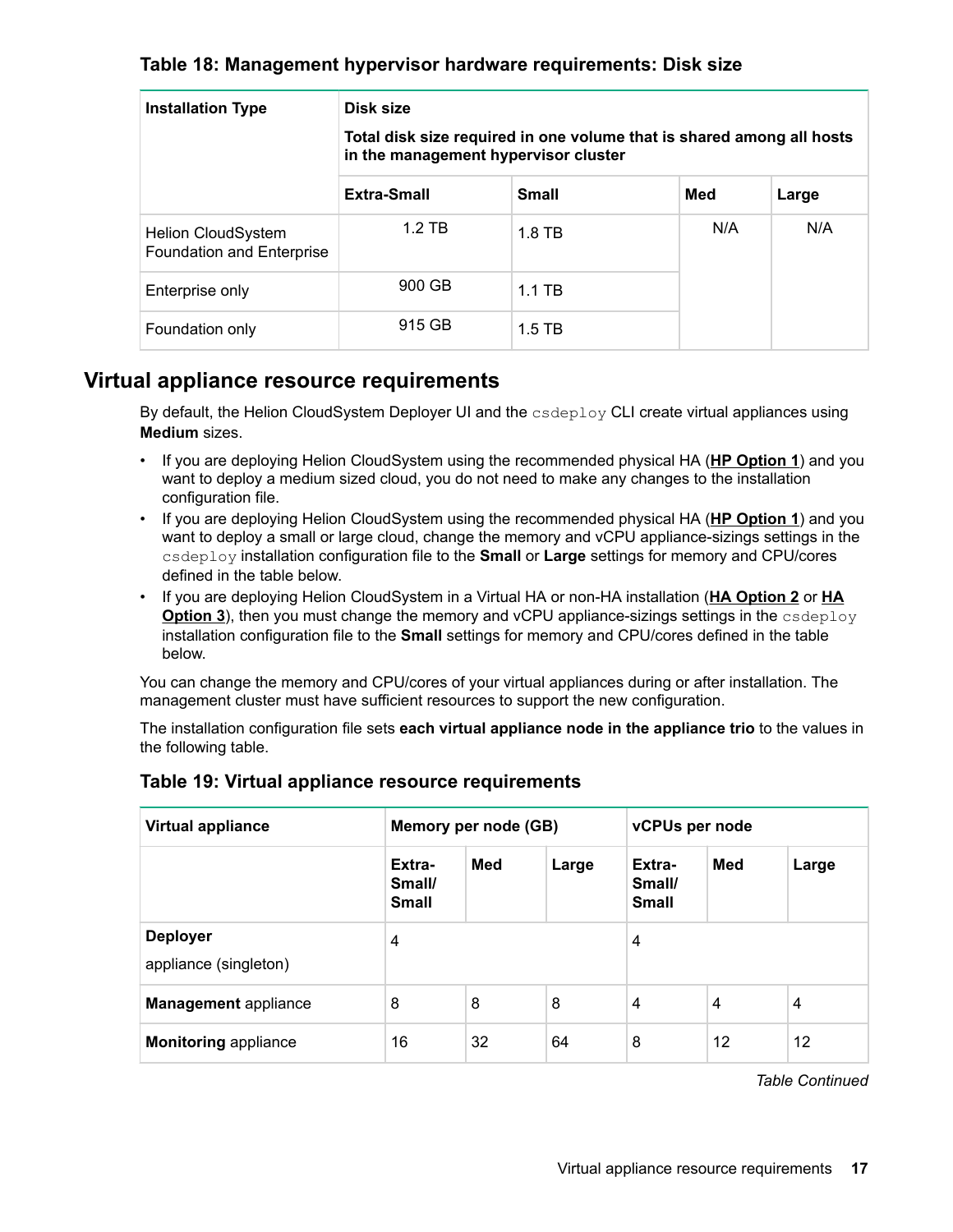<span id="page-17-0"></span>

| <b>Virtual appliance</b>    | Memory per node (GB)             |     | vCPUs per node |                                  |     |       |
|-----------------------------|----------------------------------|-----|----------------|----------------------------------|-----|-------|
|                             | Extra-<br>Small/<br><b>Small</b> | Med | Large          | Extra-<br>Small/<br><b>Small</b> | Med | Large |
| Database appliance          | 8                                | 8   | 16             | 4                                | 8   | 8     |
| Cloud controller            | 16                               | 24  | 64             | 4                                | 8   | 12    |
| Network node appliance      | 8                                | 32  | 64             | 4                                | 8   | 10    |
| <b>Enterprise appliance</b> | 24                               | 32  | 32             | 8                                | 8   | 8     |

# **Disk requirements**

When installing Helion CloudSystem Foundation and Enterprise, or just Helion CloudSystem Foundation, use the following disk size guidelines.

If you are only installing Helion CloudSystem Enterprise, see **[Disk requirements \(Enterprise-only\)](#page-21-0)**.

### **Extra-small**

The following table shows the disk size changes that were made to support the extra-small configuration requirements.

| Virtual appliance name | filename            | Disk size                                                                    | <b>Disk allocation</b>                                             |
|------------------------|---------------------|------------------------------------------------------------------------------|--------------------------------------------------------------------|
| Deployer               | N/A                 | Disk 0: 205<br><b>GB</b>                                                     | Disk 0: root, installation<br>files                                |
| Cloud controller       | specs_controller.j2 | Disk 0: 55<br><b>GB</b><br>Disk 1: 25<br><b>GB</b>                           | Disk 0: bare hLinux<br>Disk 1: root, logs                          |
| Database-Rabbit        | specs_db_rabbit.j2  | Disk 0: 55<br><b>GB</b><br>Disk 1: 25<br><b>GB</b><br>Disk 2:50<br><b>GB</b> | Disk 0: bare hLinux<br>Disk 1: root, logs<br>Disk 2: Rabbit, MySQL |
| Enterprise             | specs_enterprise.j2 | Disk 0: 211<br><b>GB</b><br>Disk 1: 5 GB                                     | Disk 0: bare hLinux<br>Disk 1: root                                |
| Management             | specs_management.j2 | Disk 0: 55<br><b>GB</b><br>Disk 1: 25<br><b>GB</b>                           | Disk 0: bare hLinux<br>Disk 1: root, logs                          |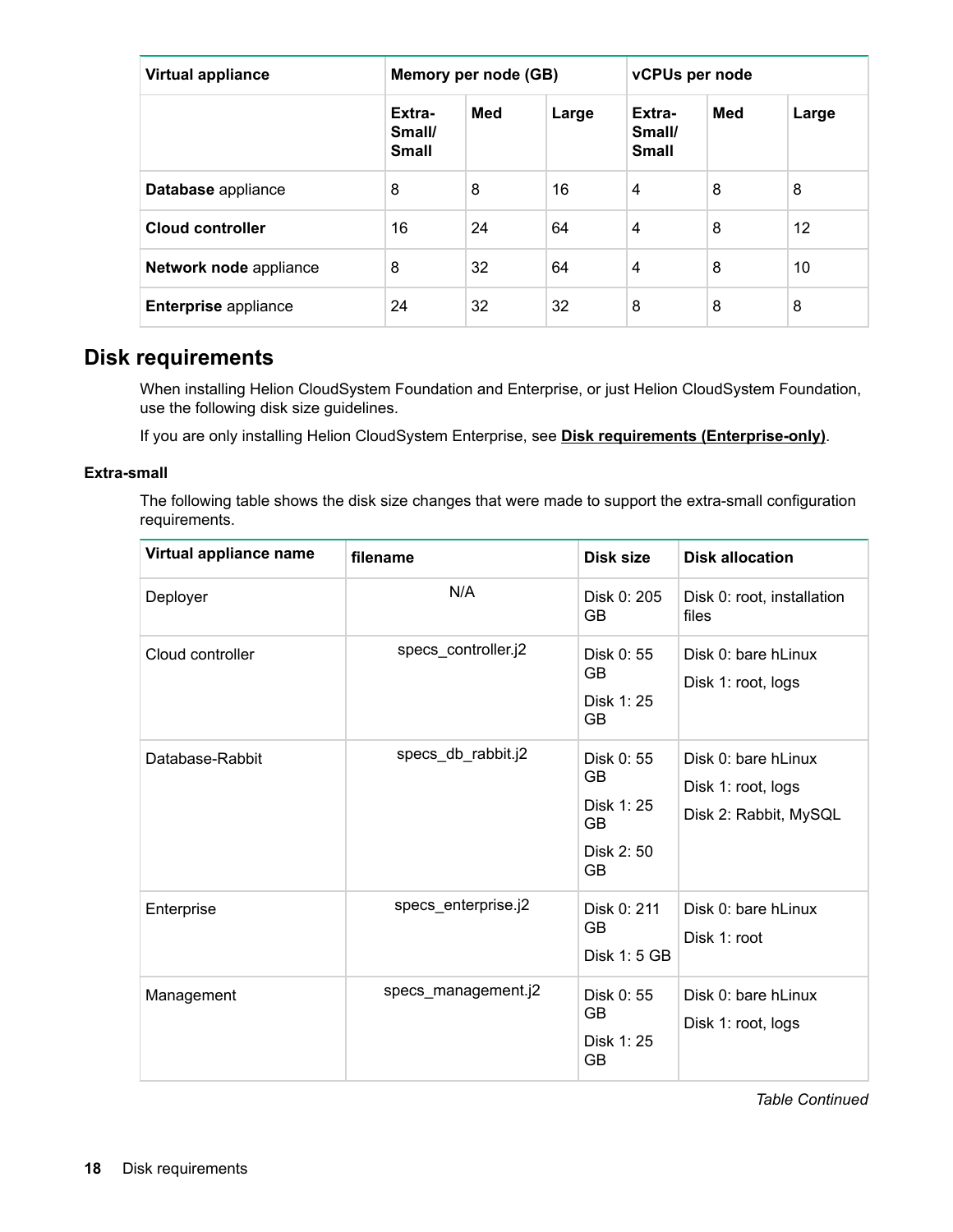| Virtual appliance name | filename            | Disk size                                                                                                      | <b>Disk allocation</b>                                                                                                         |
|------------------------|---------------------|----------------------------------------------------------------------------------------------------------------|--------------------------------------------------------------------------------------------------------------------------------|
| Monitoring             | specs_monitoring.j2 | Disk 0: 55<br><b>GB</b><br>Disk 1: 25<br>GB.<br>Disk 2: 50<br>GB.<br>Disk 3:75<br><b>GB</b><br>Disk 4:50<br>GB | Disk 0: bare hLinux<br>Disk 1: root, Crash,<br>Zookeeper, logs<br>Disk 2: Kafka<br>Disk 3: Elastic Search<br>Disk 4: VerticaDB |
| Network Node           | specs_network.j2    | Disk 0: 55<br><b>GB</b>                                                                                        | Disk 0: bare hLinux                                                                                                            |

## **Small**

The following table shows the disk size changes that were made to support the small configuration requirements.

| Virtual appliance name | filename            | Disk size                                                       | <b>Disk allocation</b>                                             |
|------------------------|---------------------|-----------------------------------------------------------------|--------------------------------------------------------------------|
| Deployer               | N/A                 | Disk 0: 205<br><b>GB</b>                                        | Disk 0: root, installation<br>files                                |
| Cloud controller       | specs_controller.j2 | Disk 0: 55<br>GB<br>Disk 1:50<br><b>GB</b>                      | Disk 0: bare hLinux<br>Disk 1: root, logs                          |
| Database-Rabbit        | specs_db_rabbit.j2  | Disk 0: 55<br>GB<br>Disk 1:50<br><b>GB</b><br>Disk 2: 100<br>GB | Disk 0: bare hLinux<br>Disk 1: root, logs<br>Disk 2: Rabbit, MySQL |
| Enterprise             | specs_enterprise.j2 | Disk 0: 211<br><b>GB</b><br>Disk 1:50<br>GB                     | Disk 0: bare hLinux<br>Disk 1: root                                |
| Management             | specs_management.j2 | Disk 0: 55<br>GB<br>Disk 1:50<br>GB                             | Disk 0: bare hLinux<br>Disk 1: root, logs                          |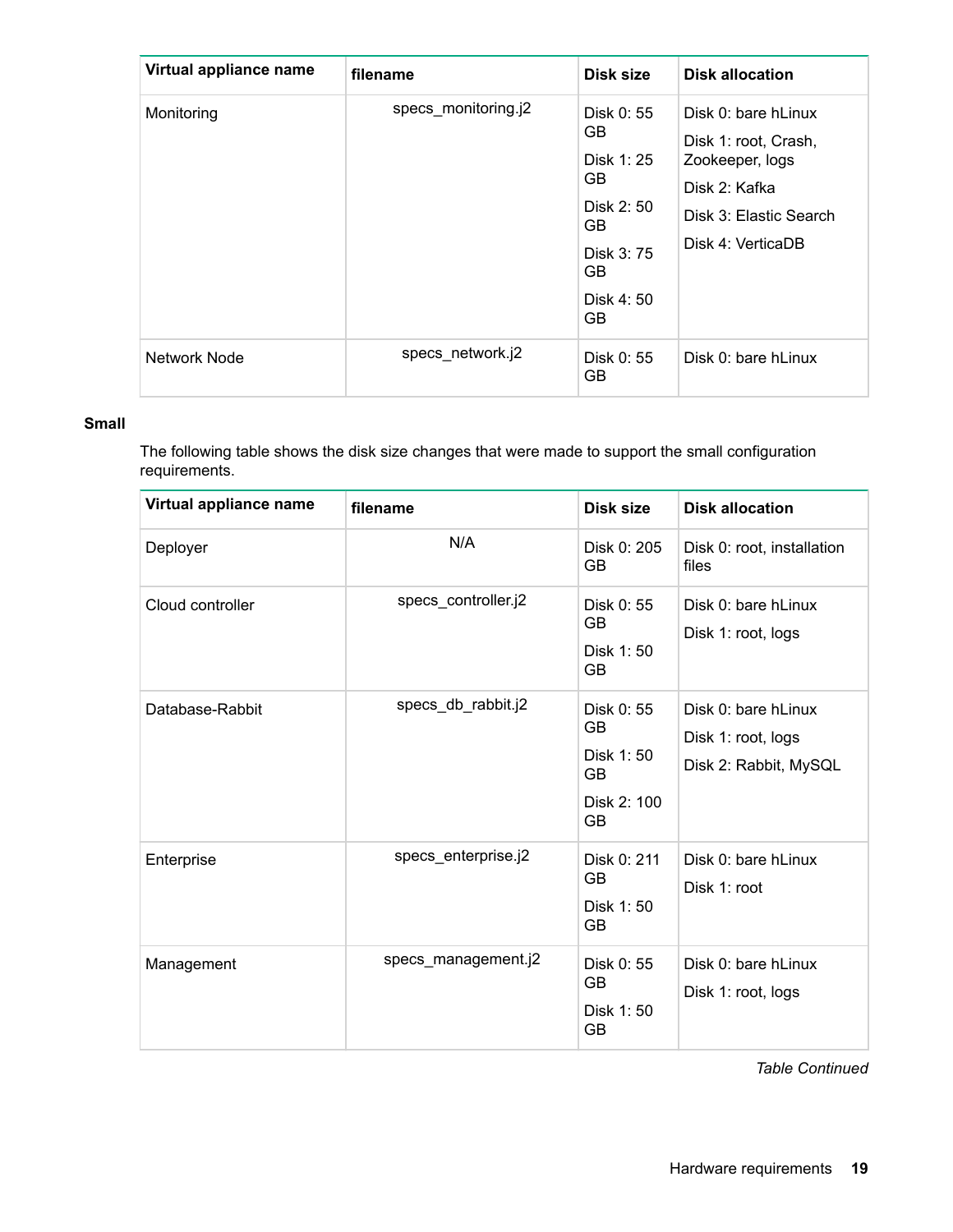| Virtual appliance name | filename            | Disk size                                                                                              | <b>Disk allocation</b>                                                                                                         |
|------------------------|---------------------|--------------------------------------------------------------------------------------------------------|--------------------------------------------------------------------------------------------------------------------------------|
| Monitoring             | specs monitoring.j2 | Disk 0: 55<br>GB<br>Disk 1: 100<br>GB<br>Disk 2: 100<br>GB.<br>Disk 3: 150<br>GB.<br>Disk 4: 100<br>GB | Disk 0: bare hLinux<br>Disk 1: root, Crash,<br>Zookeeper, logs<br>Disk 2: Kafka<br>Disk 3: Elastic Search<br>Disk 4: VerticaDB |
| Network Node           | specs_network.j2    | Disk 0: 55<br>GB                                                                                       | Disk 0: bare hLinux                                                                                                            |

## **Medium**

The following table shows the disk size changes that were made to support the medium configuration requirements.

| Virtual appliance name | filename            | Disk size                                                                       | <b>Disk allocation</b>                                             |
|------------------------|---------------------|---------------------------------------------------------------------------------|--------------------------------------------------------------------|
| Deployer               | N/A                 | Disk 0: 205<br><b>GB</b>                                                        | Disk 0: root, installation<br>files                                |
| Cloud controller       | specs_controller.j2 | Disk 0: 55<br><b>GB</b><br>Disk 1: 100<br><b>GB</b>                             | Disk 0: bare hLinux<br>Disk 1: root, logs                          |
| Database-Rabbit        | specs_db_rabbit.j2  | Disk 0: 55<br><b>GB</b><br>Disk 1: 100<br><b>GB</b><br>Disk 2: 200<br><b>GB</b> | Disk 0: bare hLinux<br>Disk 1: root, logs<br>Disk 2: Rabbit, MySQL |
| Enterprise             | specs_enterprise.j2 | Disk 0: 211<br><b>GB</b><br>Disk 1: 200<br><b>GB</b>                            | Disk 0: bare hLinux<br>Disk 1: root                                |
| Management             | specs_management.j2 | Disk 0: 55<br><b>GB</b><br>Disk 1: 100<br><b>GB</b>                             | Disk 0: bare hLinux<br>Disk 1: root, logs                          |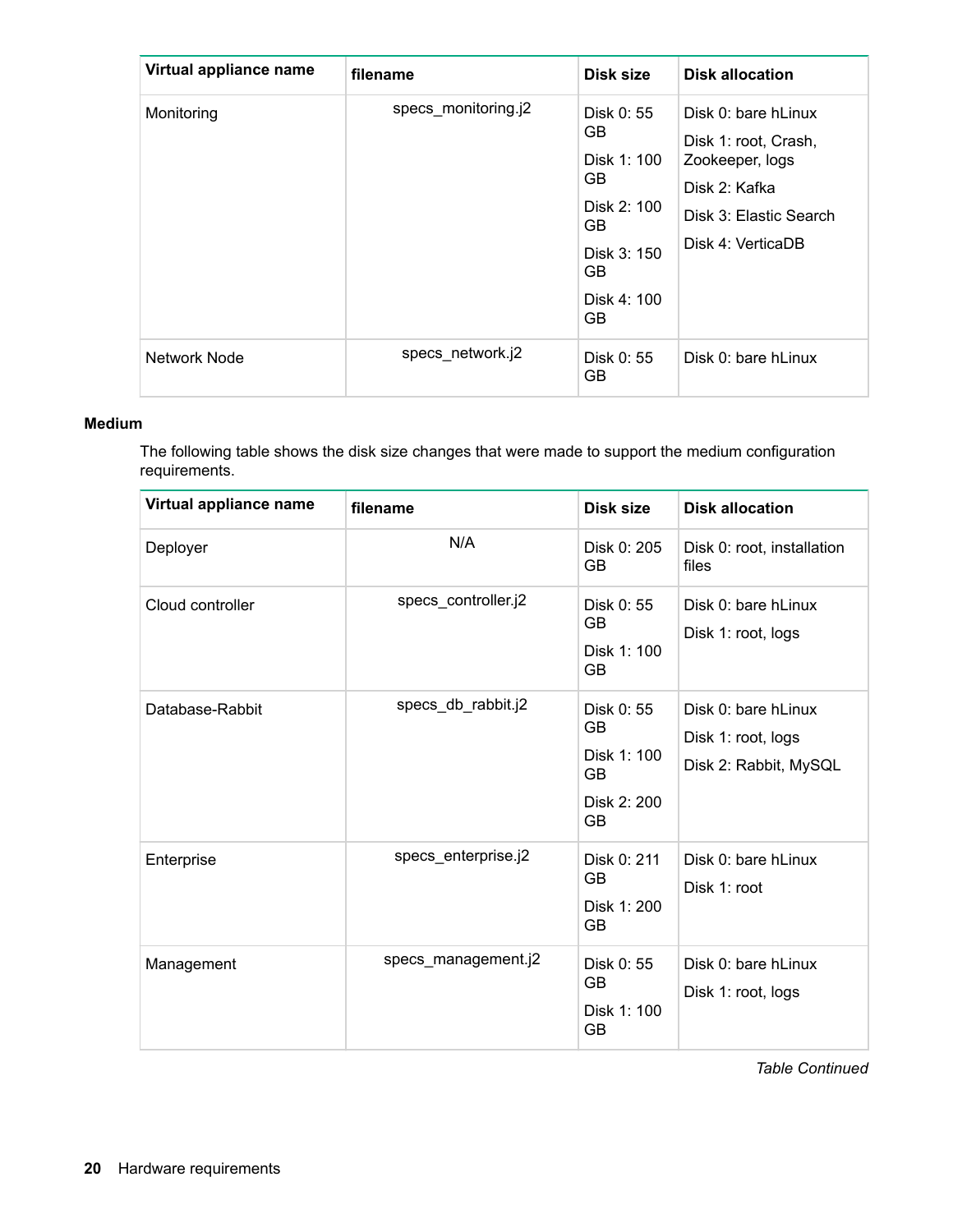| Virtual appliance name | filename            | Disk size                                                                                                            | <b>Disk allocation</b>                                                                                                         |
|------------------------|---------------------|----------------------------------------------------------------------------------------------------------------------|--------------------------------------------------------------------------------------------------------------------------------|
| Monitoring             | specs_monitoring.j2 | Disk 0: 55<br><b>GB</b><br>Disk 1: 150<br>GB.<br>Disk 2: 150<br>GB.<br>Disk 3: 200<br><b>GB</b><br>Disk 4: 150<br>GB | Disk 0: bare hLinux<br>Disk 1: root, Crash,<br>Zookeeper, logs<br>Disk 2: Kafka<br>Disk 3: Elastic Search<br>Disk 4: VerticaDB |
| Network Node           | specs_network.j2    | Disk 0: 55<br>GB.                                                                                                    | Disk 0: bare hLinux                                                                                                            |

# **Large**

The following table shows the disk size changes that were made to support the large configuration requirements.

| Virtual appliance name | filename            | Disk size                                                         | <b>Disk allocation</b>                                             |
|------------------------|---------------------|-------------------------------------------------------------------|--------------------------------------------------------------------|
| Deployer               | N/A                 | Disk 0: 205<br><b>GB</b>                                          | Disk 0: root, installation<br>files                                |
| Cloud controller       | specs_controller.j2 | Disk 0: 55<br>GB<br>Disk 1: 150<br><b>GB</b>                      | Disk 0: bare hLinux<br>Disk 1: root, logs                          |
| Database-Rabbit        | specs_db_rabbit.j2  | Disk 0: 55<br>GB<br>Disk 1: 200<br><b>GB</b><br>Disk 2: 400<br>GB | Disk 0: bare hLinux<br>Disk 1: root, logs<br>Disk 2: Rabbit, MySQL |
| Enterprise             | specs_enterprise.j2 | Disk 0: 211<br><b>GB</b><br>Disk 1: 824<br>GB                     | Disk 0: bare hLinux<br>Disk 1: root                                |
| Management             | specs_management.j2 | Disk 0: 55<br>GB<br>Disk 1: 150<br>GB                             | Disk 0: bare hLinux<br>Disk 1: root, logs                          |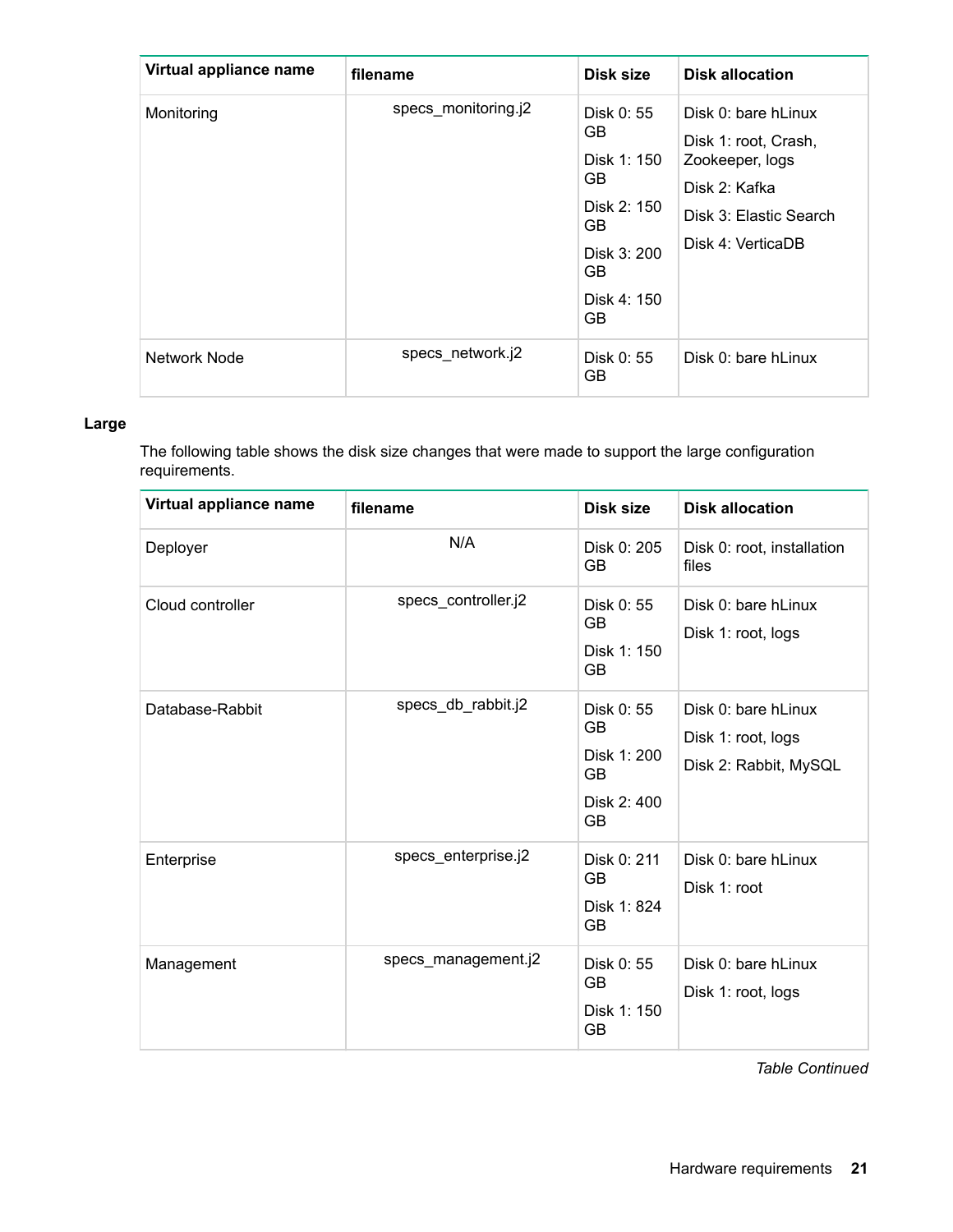<span id="page-21-0"></span>

| Virtual appliance name | filename            | Disk size                                                                                                 | <b>Disk allocation</b>                                                                                                         |
|------------------------|---------------------|-----------------------------------------------------------------------------------------------------------|--------------------------------------------------------------------------------------------------------------------------------|
| Monitoring             | specs_monitoring.j2 | Disk 0: 55<br>GB.<br>Disk 1: 200<br>GB.<br>Disk 2: 300<br>GB.<br>Disk 3: 300<br>GB.<br>Disk 4: 300<br>GB. | Disk 0: bare hLinux<br>Disk 1: root, Crash,<br>Zookeeper, logs<br>Disk 2: Kafka<br>Disk 3: Elastic Search<br>Disk 4: VerticaDB |
| Network Node           | specs network.j2    | Disk 0: 55<br>GB.                                                                                         | Disk 0: bare hLinux                                                                                                            |

# **Disk requirements (Enterprise-only)**

When installing Helion CloudSystem Enterprise, use the following disk size guidelines.

## **Extra-small**

The following table shows the disk size changes that were made to support the extra-small configuration requirements.

| Virtual appliance name | filename            | Disk size                                                   | <b>Disk allocation</b>                                             |
|------------------------|---------------------|-------------------------------------------------------------|--------------------------------------------------------------------|
| Deployer               | N/A                 | Disk 0: 205<br>GB.                                          | Disk 0: root, installation files                                   |
| Database-Rabbit        | specs_db_rabbit.j2  | Disk 0: 55<br>GB.<br>Disk 1: 25<br>GB.<br>Disk 2: 50<br>GB. | Disk 0: bare hLinux<br>Disk 1: root, logs<br>Disk 2: Rabbit, MySQL |
| Enterprise             | specs enterprise.j2 | Disk 0: 211<br>GB.<br>Disk 1:5<br>GB                        | Disk 0: bare hLinux<br>Disk 1: root                                |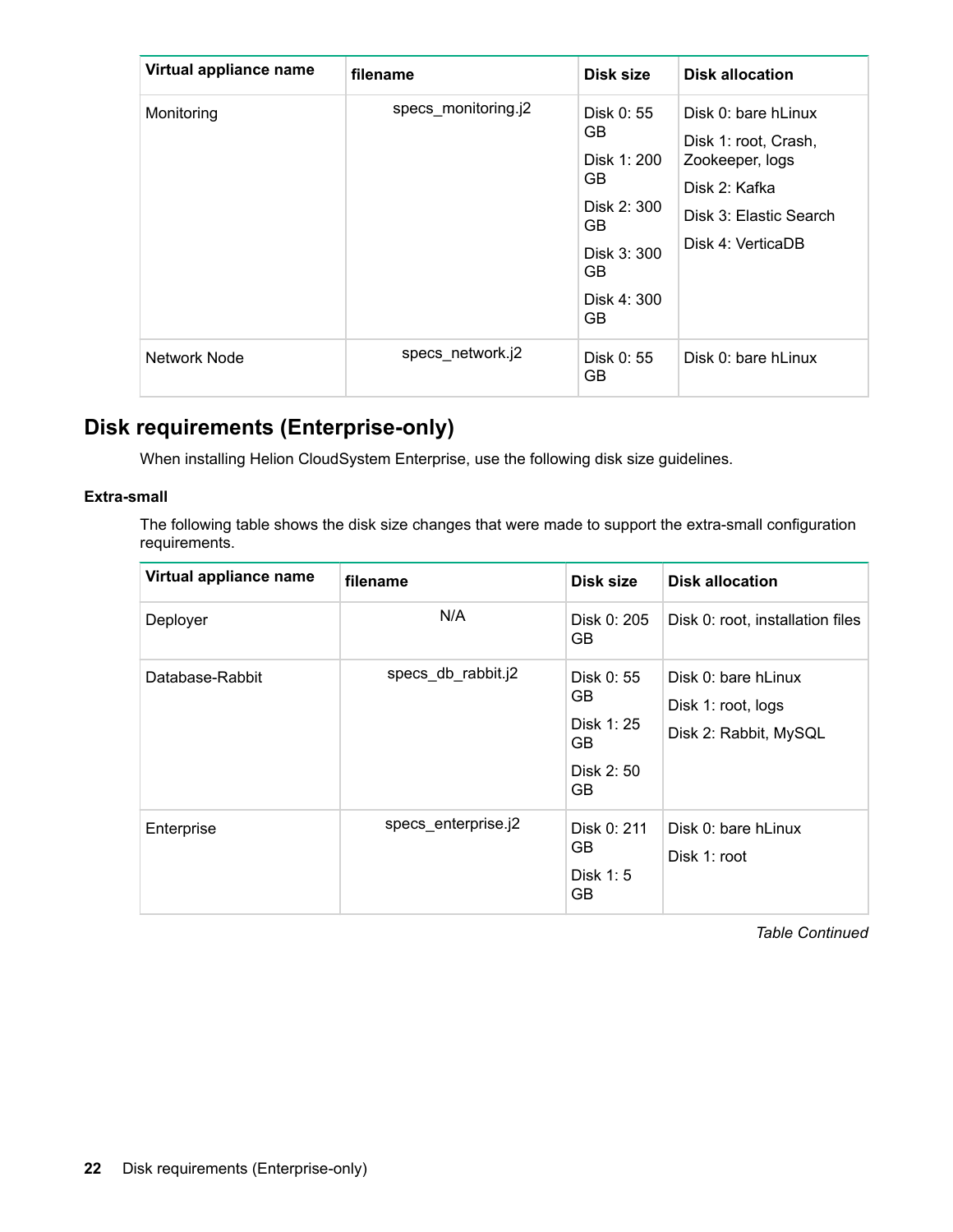| Virtual appliance name | filename            | Disk size                                                                                          | <b>Disk allocation</b>                                                                                                         |
|------------------------|---------------------|----------------------------------------------------------------------------------------------------|--------------------------------------------------------------------------------------------------------------------------------|
| Management             | specs_management.j2 | Disk 0: 55<br>GB.<br>Disk 1: 25<br>GB                                                              | Disk 0: bare hLinux<br>Disk 1: root, logs                                                                                      |
| Monitoring             | specs_monitoring.j2 | Disk 0: 55<br>GB.<br>Disk 1: 25<br>GB<br>Disk 2: 50<br>GB.<br>Disk 3: 75<br>GB.<br>Disk 4:50<br>GB | Disk 0: bare hLinux<br>Disk 1: root, Crash,<br>Zookeeper, logs<br>Disk 2: Kafka<br>Disk 3: Elastic Search<br>Disk 4: VerticaDB |

### **Small**

The following table shows the disk size changes that were made to support the small configuration requirements.

| Virtual appliance name | filename            | Disk size                                                   | <b>Disk allocation</b>                                             |
|------------------------|---------------------|-------------------------------------------------------------|--------------------------------------------------------------------|
| Deployer               | N/A                 | Disk 0: 205<br>GB                                           | Disk 0: root, installation files                                   |
| Database-Rabbit        | specs_db_rabbit.j2  | Disk 0: 55<br>GB.<br>Disk 1:50<br>GB.<br>Disk 2: 100<br>GB. | Disk 0: bare hLinux<br>Disk 1: root, logs<br>Disk 2: Rabbit, MySQL |
| Enterprise             | specs enterprise.j2 | Disk 0: 211<br>GB.<br>Disk 1:50<br>GB                       | Disk 0: bare hLinux<br>Disk 1: root                                |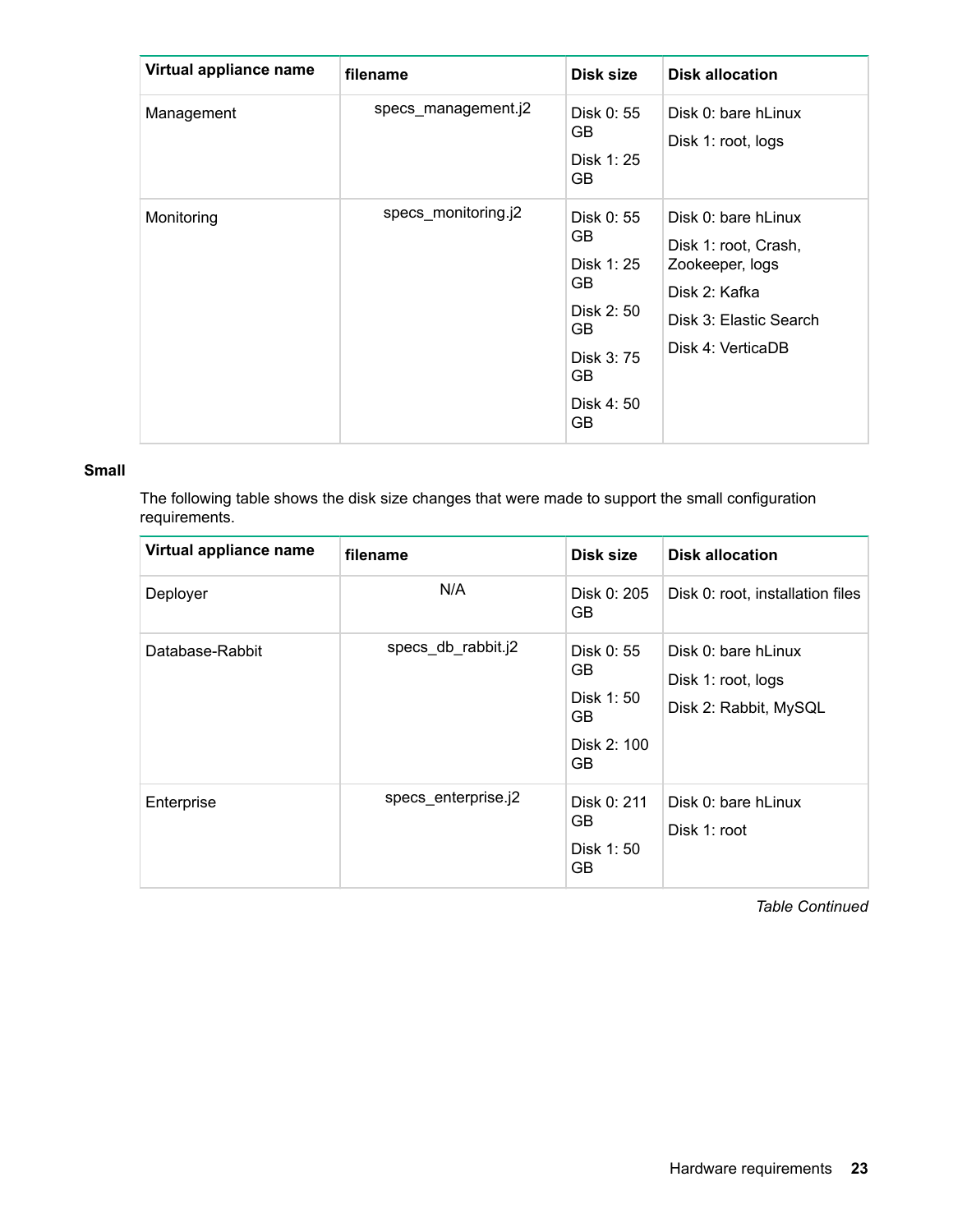| Virtual appliance name | filename            | Disk size                                                                                         | <b>Disk allocation</b>                                                                                                         |
|------------------------|---------------------|---------------------------------------------------------------------------------------------------|--------------------------------------------------------------------------------------------------------------------------------|
| Management             | specs_management.j2 | Disk 0: 55<br>GB.<br>Disk 1:50<br>GB.                                                             | Disk 0: bare hLinux<br>Disk 1: root, logs                                                                                      |
| Monitoring             | specs monitoring.j2 | Disk 0: 55<br>GB.<br>Disk 1:50<br>GB.<br>Disk 2: 50<br>GB.<br>Disk 3: 75<br>GB<br>Disk 4:50<br>GB | Disk 0: bare hLinux<br>Disk 1: root, Crash,<br>Zookeeper, logs<br>Disk 2: Kafka<br>Disk 3: Elastic Search<br>Disk 4: VerticaDB |

### **Medium**

The following table shows the disk size changes that were made to support the medium configuration requirements.

| Virtual appliance name | filename            | Disk size                                                   | <b>Disk allocation</b>                                             |
|------------------------|---------------------|-------------------------------------------------------------|--------------------------------------------------------------------|
| Deployer               | N/A                 | Disk 0: 205<br>GB.                                          | Disk 0: root, installation files                                   |
| Database-Rabbit        | specs_db_rabbit.j2  | Disk 0: 55<br>GB.<br>Disk 1:50<br>GB.<br>Disk 2: 100<br>GB. | Disk 0: bare hLinux<br>Disk 1: root, logs<br>Disk 2: Rabbit, MySQL |
| Enterprise             | specs enterprise.j2 | Disk 0: 211<br>GB.<br>Disk 1: 200<br>GB.                    | Disk 0: bare hLinux<br>Disk 1: root                                |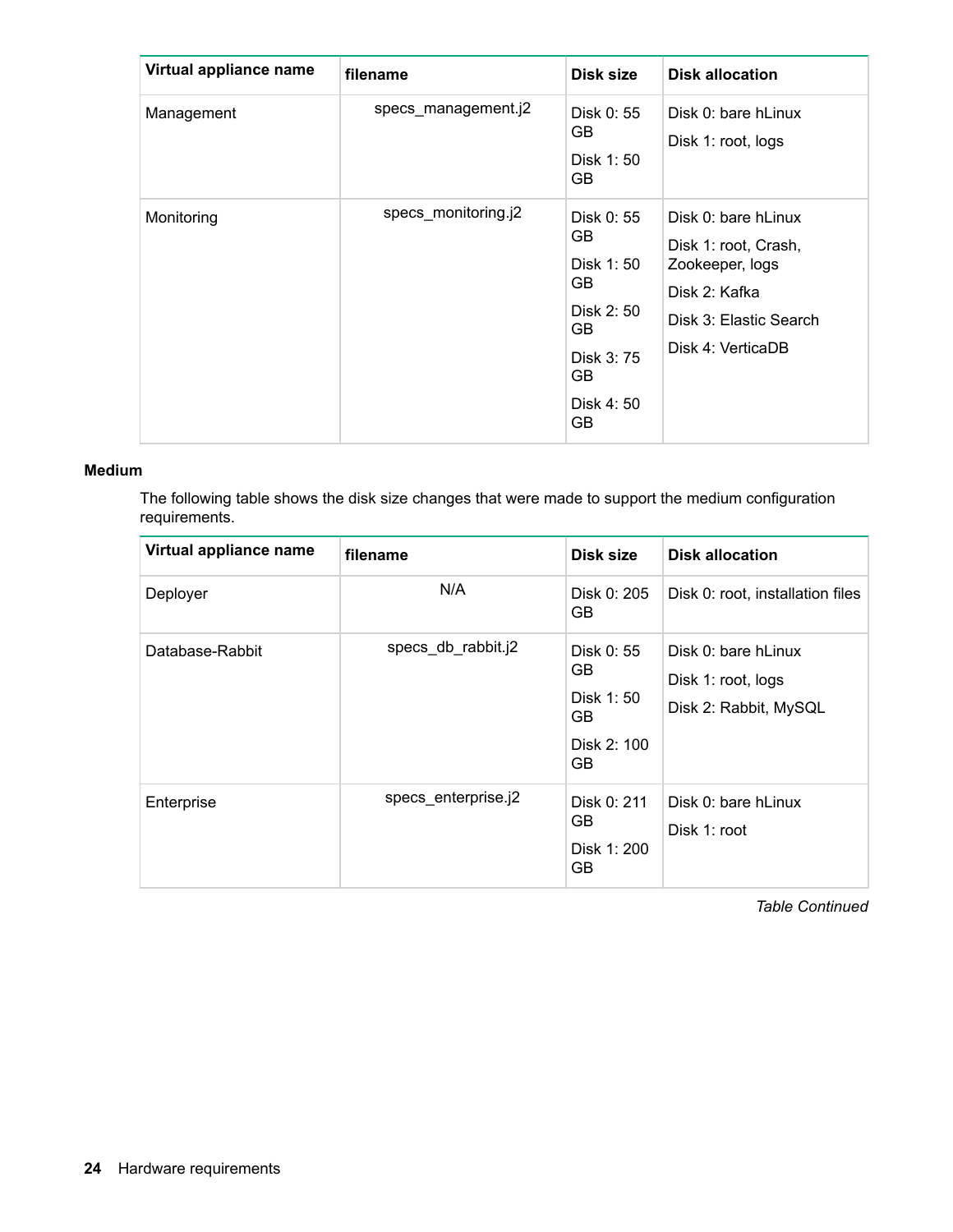| Virtual appliance name | filename            | Disk size                                                                                          | <b>Disk allocation</b>                                                                                                         |
|------------------------|---------------------|----------------------------------------------------------------------------------------------------|--------------------------------------------------------------------------------------------------------------------------------|
| Management             | specs_management.j2 | Disk 0: 55<br>GB<br>Disk 1:50<br>GB.                                                               | Disk 0: bare hLinux<br>Disk 1: root, logs                                                                                      |
| Monitoring             | specs monitoring.j2 | Disk 0: 55<br>GB.<br>Disk 1:50<br>GB.<br>Disk 2: 50<br>GB.<br>Disk 3: 75<br>GB<br>Disk 4:50<br>GB. | Disk 0: bare hLinux<br>Disk 1: root, Crash,<br>Zookeeper, logs<br>Disk 2: Kafka<br>Disk 3: Elastic Search<br>Disk 4: VerticaDB |

## **Large**

The following table shows the disk size changes that were made to support the large configuration requirements.

| Virtual appliance name | filename            | Disk size                                                               | <b>Disk allocation</b>                                             |
|------------------------|---------------------|-------------------------------------------------------------------------|--------------------------------------------------------------------|
| Deployer               | N/A                 | Disk 0: 205<br>GB.                                                      | Disk 0: root, installation<br>files                                |
| Database-Rabbit        | specs_db_rabbit.j2  | Disk 0: 55<br>GB.<br>Disk 1:50<br><b>GB</b><br>Disk 2: 100<br><b>GB</b> | Disk 0: bare hLinux<br>Disk 1: root, logs<br>Disk 2: Rabbit, MySQL |
| Enterprise             | specs enterprise.j2 | Disk 0: 211<br>GB<br>Disk 1: 824<br>GB                                  | Disk 0: bare hLinux<br>Disk 1: root                                |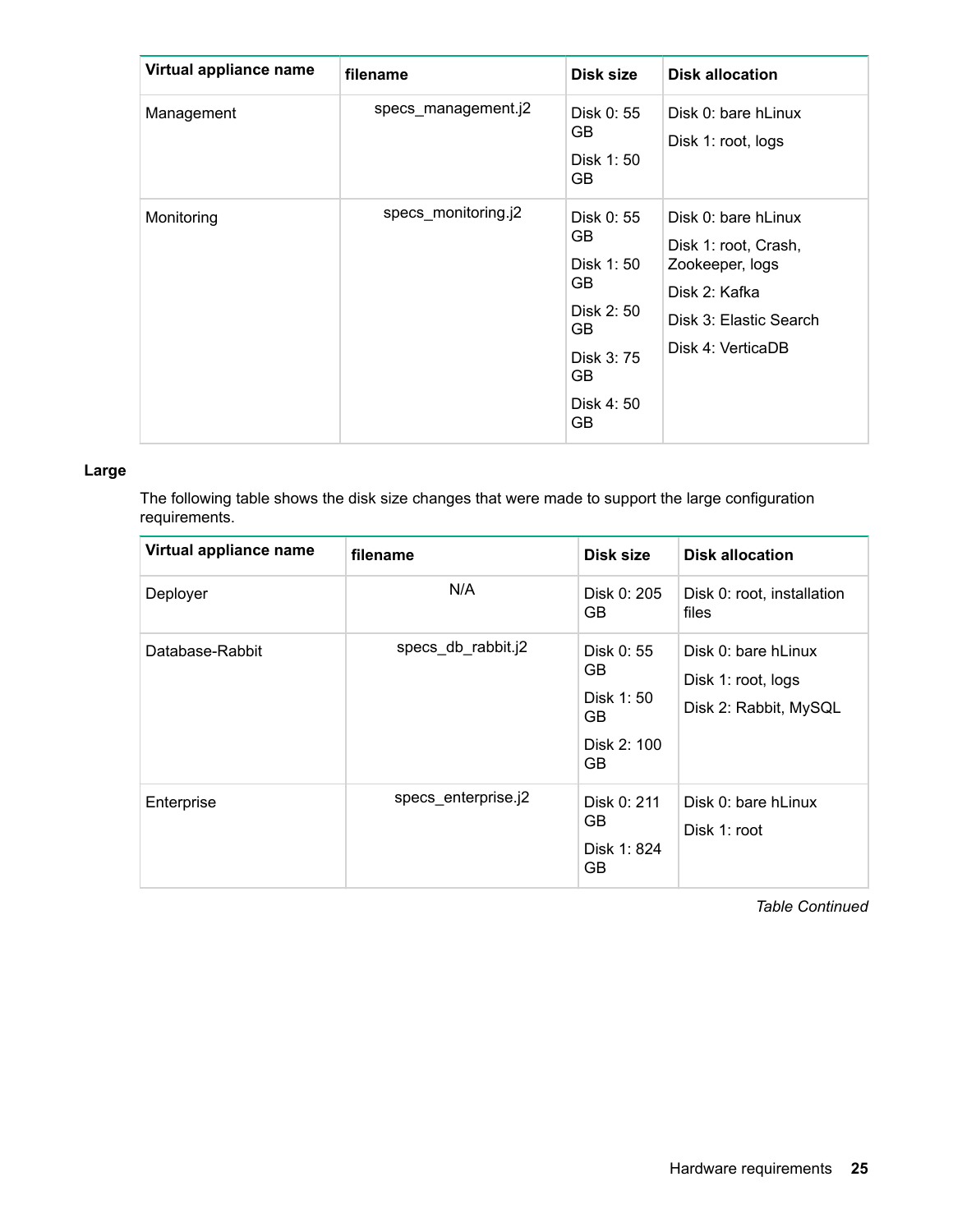<span id="page-25-0"></span>

| Virtual appliance name | filename            | Disk size                                                                                       | <b>Disk allocation</b>                                                                                                         |
|------------------------|---------------------|-------------------------------------------------------------------------------------------------|--------------------------------------------------------------------------------------------------------------------------------|
| Management             | specs_management.j2 | Disk 0: 55<br>GB.<br>Disk 1:50<br><b>GB</b>                                                     | Disk 0: bare hLinux<br>Disk 1: root, logs                                                                                      |
| Monitoring             | specs_monitoring.j2 | Disk 0: 55<br>GB.<br>Disk 1:50<br>GB<br>Disk 2: 50<br>GB<br>Disk 3: 75<br>GB<br>Disk 4:50<br>GB | Disk 0: bare hLinux<br>Disk 1: root, Crash,<br>Zookeeper, logs<br>Disk 2: Kafka<br>Disk 3: Elastic Search<br>Disk 4: VerticaDB |

# **Glance image sizing**

## **NOTE:**

Glance images are stored on a shared cluster volume in the Management hypervisor. External storage for Glance images is not supported.

You set the size of the Glance disk when you deploy Helion CloudSystem. You can increase the size of the disk after installation. See "Expanding the Glance disk size" in the *HPE Helion CloudSystem 10.0 Update 1 Administrator Guide* at **[Enterprise Information Library](http://www.hpe.com/info/CloudSystem/docs)**.

# **Table 20: Glance repository sizing guidelines**

| <b>Glance repository</b> | Linux images (4<br>GB each) | <b>Windows images</b><br>(16 GB each) | Snapshots (20 GB   TOTAL<br>each) |          |
|--------------------------|-----------------------------|---------------------------------------|-----------------------------------|----------|
| Extra-Small              | 10                          | 5                                     | 5                                 | 256 GB   |
| Small                    | 15                          | 10                                    | 15                                | 500 GB   |
| Medium                   | 20                          | 15                                    | 40                                | $1.2$ TB |
| Large                    | 25                          | 30                                    | 500                               | 10.1 TB  |

# **Finding supported servers for HPE Helion CloudSystem management hypervisors**

Find the supported servers on which you can install the ESXi or KVM operating system for your management hypervisor.

**Hewlett Packard Enterprise servers that support the ESXi and KVM operating systems listed in [Software requirements](#page-5-0) on page 6 are supported as management hypervisors in Helion CloudSystem.**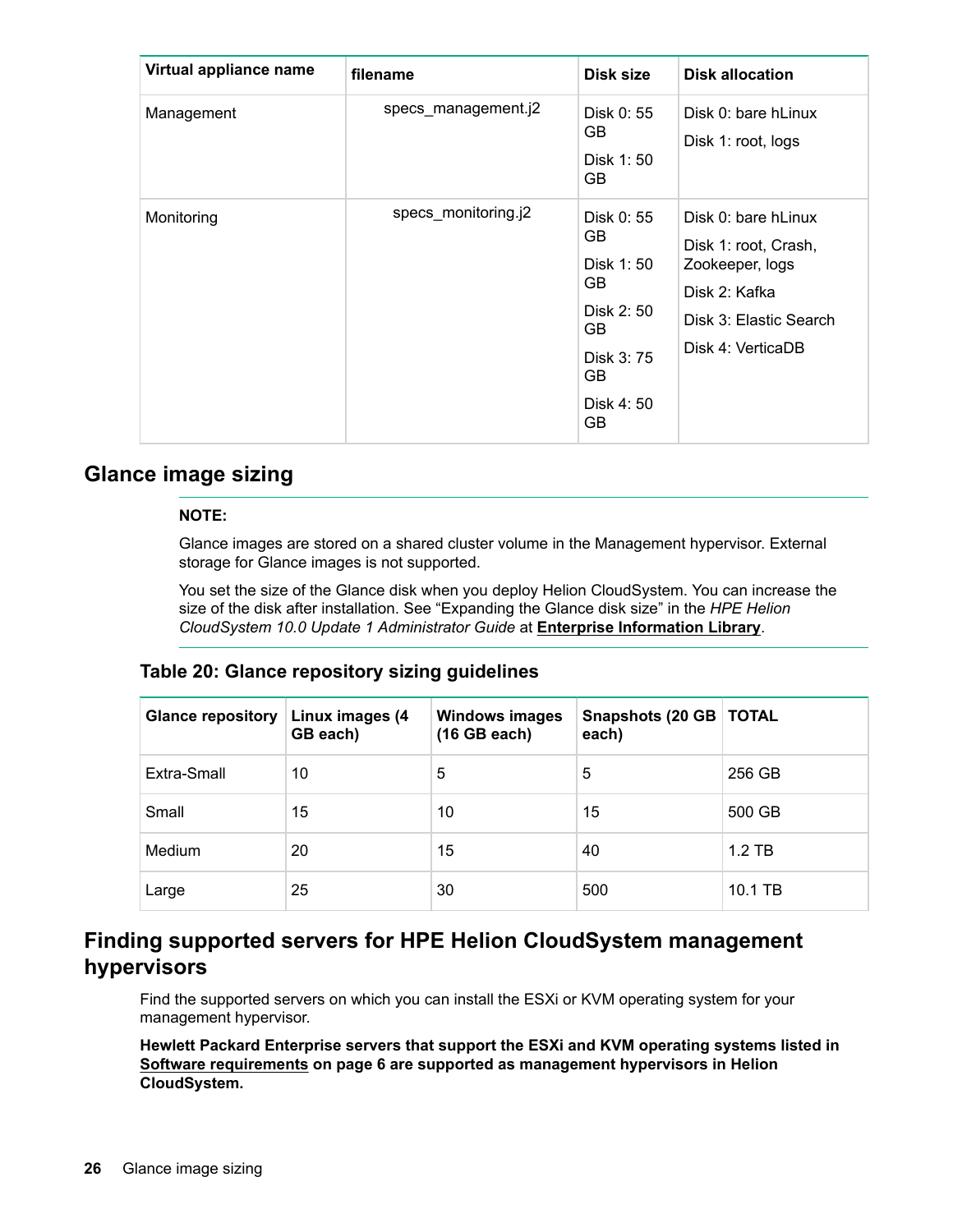### <span id="page-26-0"></span>**Procedure**

- **1.** Navigate to **[Server operating systems & virtualization](http://www.hpe.com/info/os-support-matrix)**.
- **2.** Select the operating system (**Red Hat** or **VMware**) you plan to use as your management hypervisor.
- **3.** Select the **Software version** of the operating system.
- **4.** Scroll down to the table and verify that the server you plan to use is a supported server.

# **Verifying firmware compatibility**

### **Procedure**

- **1.** Navigate to the HPE Support Center at **<http://www.hpe.com/support/hpesc>**.
- **2.** Enter the supported server name in the product search box and click **Go**.
- **3.** Click **Get drivers, software & firmware**.
- **4.** Find the server link in the list and click the link.
- **5.** Click the name of the operating system you plan to use.
- **6.** Click **firmware**.
- **7.** Verify the versions that support the server you plan to use.
- **8.** If your firmware version is out of date, download the latest version.

# **Compute host hardware requirements**

Compute host sizes vary according to your resource needs. Answer the following questions to help you determine the number of CPU cores and amount of memory and storage to allocate to each compute host.

- What flavor settings will the provisioned instances use?
- What oversubscription rate is supported for each compute resource? See the *HPE Helion CloudSystem 10.0 Update 1 Administrator Guide* in the **[Enterprise Information Library](http://www.hpe.com/info/CloudSystem/docs)**.
- How many instances will be hosted on each compute host?

#### **Storage requirements for compute hypervisors**

Refer to the hypervisor vendor (VMware ESXi, HPE Linux, Microsoft Hyper-V, or Red Hat Enterprise Linux KVM) documentation for minimum storage requirements to run the system in production.

If you are using the hypervisor as a compute host, additional storage is required to support:

- Flavors to be deployed
- Number of guest instances (running or stopped state)

#### **Formula to determine compute hypervisor storage requirements**

Maximum ephemeral disk size, calculated from the largest image flavor X Number of active or stopped instances at any given time = Additional required storage on compute hypervisor

# **Finding supported servers for compute hosts used in HPE Helion CloudSystem**

Find the supported servers on which you can install the ESXi, HPE Linux, RHEL KVM, or Hyper-V operating system.

**Hewlett Packard Enterprise servers that support the ESXi, HPE Linux, RHEL KVM, and Hyper-V operating systems listed in [Software requirements](#page-5-0) on page 6 are supported as compute hosts in Helion CloudSystem.**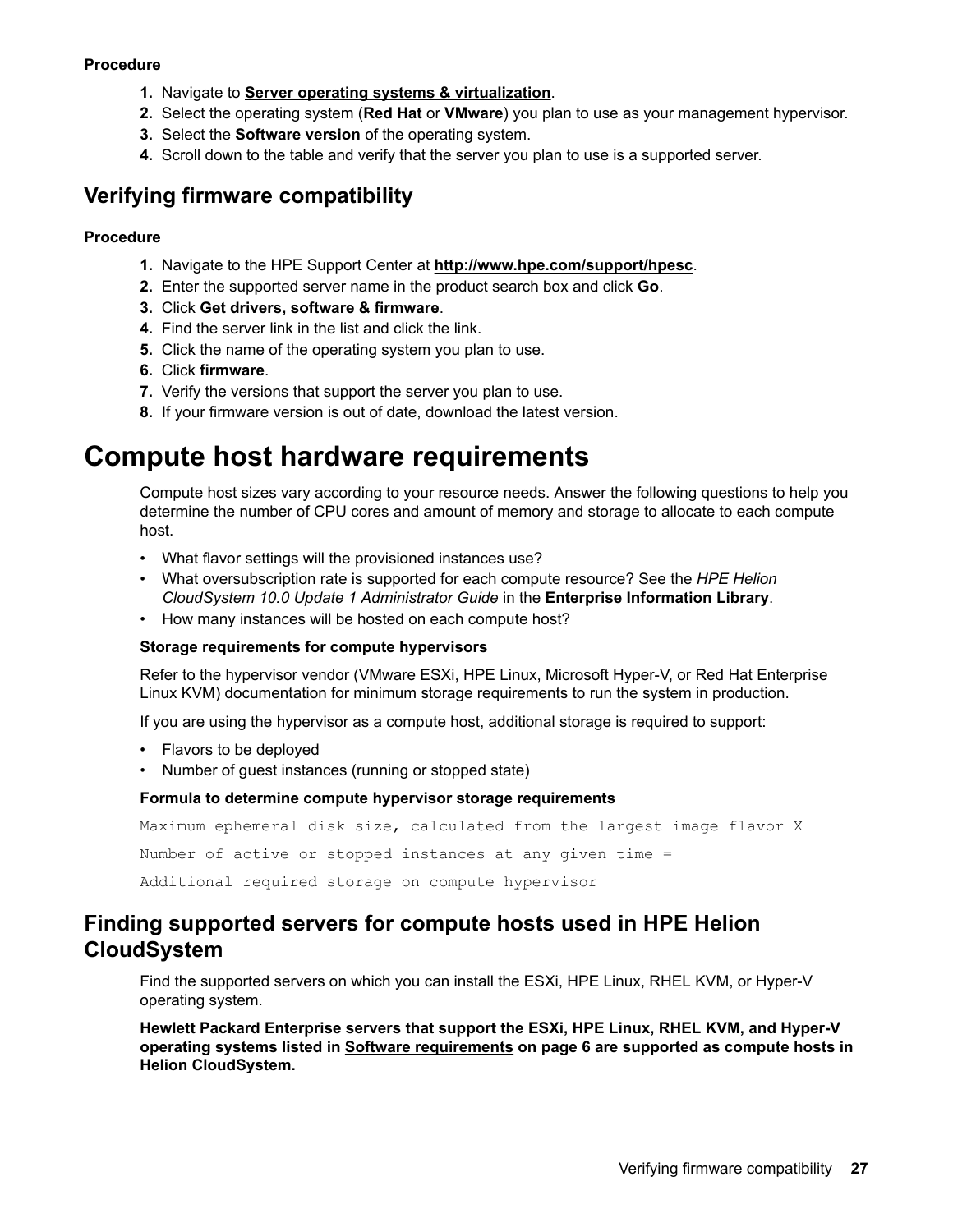### <span id="page-27-0"></span>**Procedure**

- **1.** Navigate to **[Server operating systems & virtualization](http://www.hpe.com/info/os-support-matrix)**.
- **2.** Select the operating system (**VMware**, **Red Hat**, or **Microsoft Windows**) you plan to install on your compute host.
- **3.** Select the **Software version** of the operating system.
- **4.** Scroll down to the table and verify that the server you plan to use is a supported server.

# **Support for QLogic FCoE adapters on compute hosts**

Helion CloudSystem 10.0 Update 1 supports the following QLogic based FCoE adapters on all compute hosts types (VMware ESXi, Red Hat KVM, HPE Linux, and Microsoft Hyper-V).

Using these FCoE adapters with RHEL KVM, HPE Linux, and Hyper-V compute hosts requires manual changes to the activation template and configuration files. See the *HPE Helion CloudSystem 10.0 Update 1 Administrator Guide* in the **[Enterprise Information Library](http://www.hpe.com/info/CloudSystem/docs)** .

- HP LPe1605 16Gb Fibre Channel HBA for BladeSystem c-Class
- HPE FlexFabric 20Gb 2-port 650FLB Adapter
- HPE FlexFabric 10Gb 2-port 554FLB Adapter

# **Supported servers from third-party vendors for compute hosts**

In general, any server listed in the VMware, Microsoft Hyper-V, and Red Hat Enterprise Linux hypervisor compatibility guides is supported as a compute host in Helion CloudSystem, with the following limitation.

• VM guests cannot be moved from one third-party vendor's server to another.

See the following web sites for compatibility information.

- VMware compatibility: Use the search function at **[VMware Compatibility Guide](http://www.vmware.com/resources/compatibility/search.php)**
- Microsoft Hyper-V compatibility: Search for Hyper-V from the **[Windows Server Catalog](http://www.windowsservercatalog.com)**
- Red Hat Enterprise Linux compatibility: Use the search function at **[Red Hat Enterprise Linux](https://access.redhat.com/ecosystem/search/#/ecosystem/Red%20Hat%20Enterprise%20Linux?category=Server) [ecosystem](https://access.redhat.com/ecosystem/search/#/ecosystem/Red%20Hat%20Enterprise%20Linux?category=Server)**

# **HPE Synergy, ConvergedSystems, and Hyper Converged support**

Helion CloudSystem supports the following solutions:

- HPE Synergy
- HPE ConvergedSystems 700x for Cloud
- HPE ConvergedSystems 700 for VMware
- HPE Hyper Converged 250
- HPE Hyper Converged 380

# **Network equipment**

• VxLAN-based Provider network in a CVR deployment requires the HPE FlexFabric 5930 or HPE FlexFabric 7000 physical switch.

For more information, see the *HPE Helion CloudSystem 10.0 Network Planning Guide* in the **[Enterprise Information Library](http://www.hpe.com/info/CloudSystem/docs)**.

# **Storage requirements**

#### **HPE 3PAR storage system features**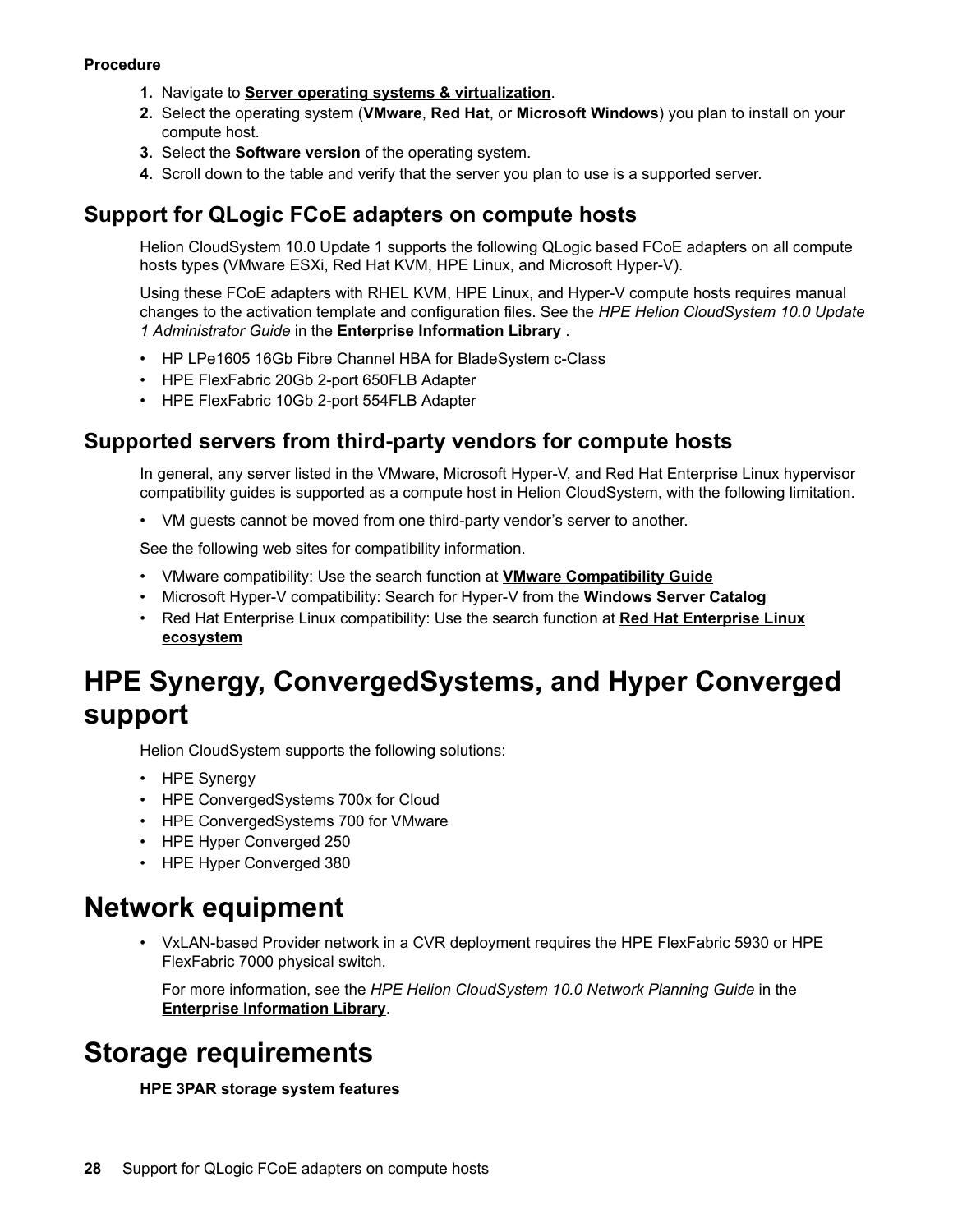- <span id="page-28-0"></span>• Use FC (Fast Class) storage in 3PAR storage systems. NL (Near Line) storage is not compatible with the Helion CloudSystem management appliance.
- The REST API interface must be enabled to provision block storage from a 3PAR storage system.

## **Disk path selection**

• In ESXi environments, use round-robin for path selection for the disk where Helion CloudSystem is installed. You must configure the path selection for each host.

See *Modifying path information for ESXi/ESX hosts* in the **[VMware Knowledge Base](https://kb.vmware.com/selfservice/microsites/search.do?language=en_US&cmd=displayKC&externalId=2000552)**.

• In KVM environments, use round-robin for path\_selector in the multipath configuration. You must configure the path selection for each host.

See *Multipaths Device Configuration Attributes* in the **[RedHat Customer Portal](https://access.redhat.com/documentation/en-US/Red_Hat_Enterprise_Linux/6/html/DM_Multipath/config_file_multipath.html)**.

# **Instance (ephemeral) storage requirements**

| <b>Compute host</b><br>type | <b>Storage type</b>                          | <b>Supported version</b>                                                                                                                                                                                                                            |
|-----------------------------|----------------------------------------------|-----------------------------------------------------------------------------------------------------------------------------------------------------------------------------------------------------------------------------------------------------|
| ESXi                        | Virtual Machine Disk (VMDK<br>block storage) | Helion CloudSystem supports all ESXi datastore<br>storage supported by VMware.<br>See VMware support documentation in <b>VMware</b><br>vSphere documents.                                                                                           |
| HPE Linux and<br>RHEL KVM   | Local Linux Filesystem                       | Helion CloudSystem supports all KVM backing<br>storage configurations supported by Red Hat (for<br>RHEL) and by Hewlett Packard Enterprise (for HPE<br>Linux).<br>See RHEL support documentation in Red Hat<br><b>Enterprise Linux 7 documents.</b> |
| Hyper-V                     | Local Windows System or<br>CFS.              | Helion CloudSystem supports all Hyper-V backing<br>storage configurations supported by Microsoft.<br>See Microsoft support documentation in <b>Microsoft</b><br><b>Windows Server documents and Microsoft Hyper-</b><br>V documents.                |

# **Table 21: Instance (ephemeral) storage requirements**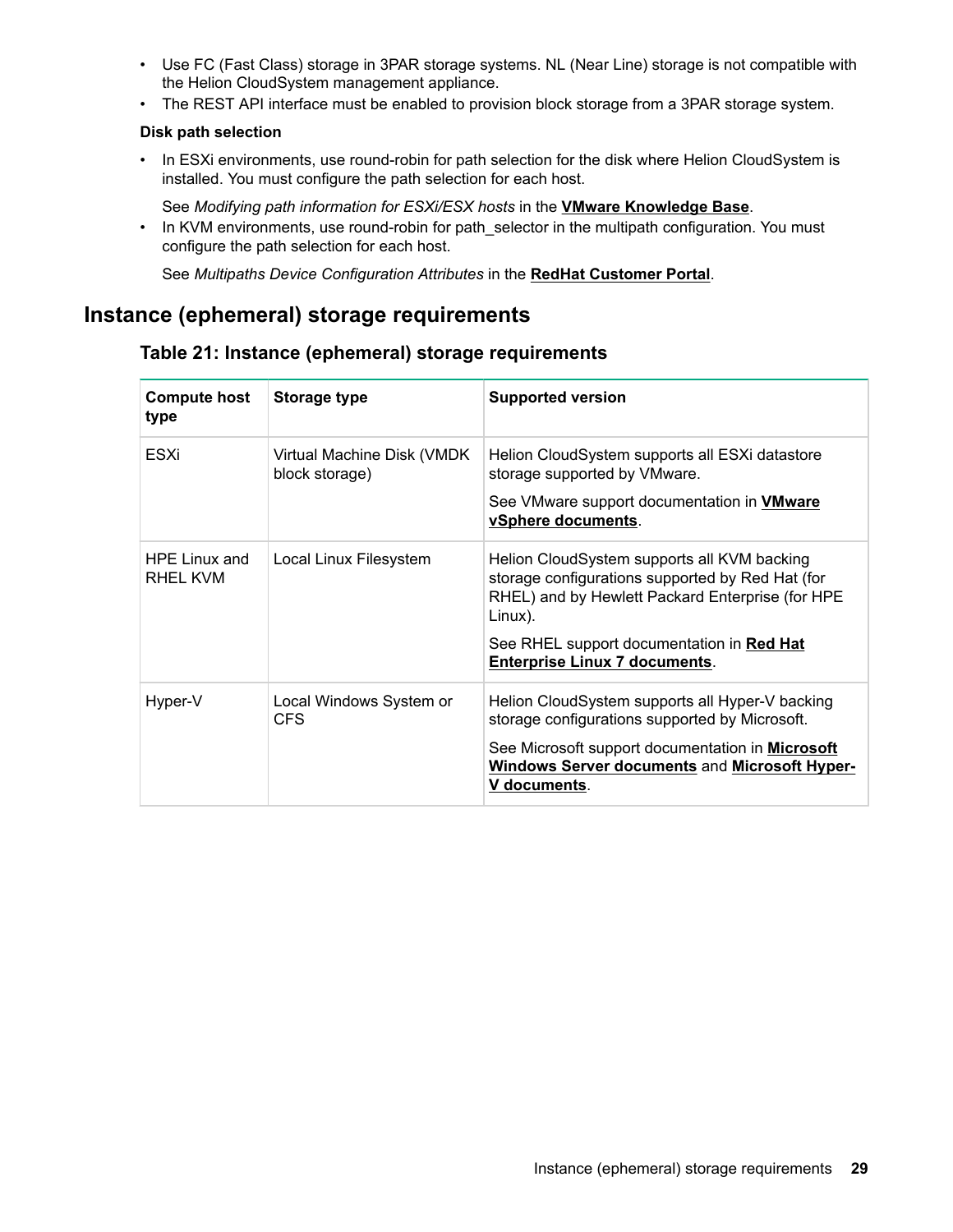# <span id="page-29-0"></span>**Block (Cinder) storage requirements**

| Table 22: Block (Cinder) storage requirements |  |  |
|-----------------------------------------------|--|--|
|                                               |  |  |

| <b>Compute host type</b> | <b>Storage type</b>                               | <b>Supported versions</b>                                                                                                                                                         |
|--------------------------|---------------------------------------------------|-----------------------------------------------------------------------------------------------------------------------------------------------------------------------------------|
| <b>ESXi</b>              | Virtual Machine Disk (VMDK<br>block storage)      | Helion CloudSystem supports all<br>ESXi datastore storage<br>supported by VMware.                                                                                                 |
|                          |                                                   | See VMware support<br>documentation in <b>VMware</b><br>vSphere documents.                                                                                                        |
| HPE Linux and RHEL KVM   | HPE 3PAR Fibre Channel (FC)<br><b>Driver</b>      | <b>HPE 3PAR Fibre Channel and</b><br><b>iSCSI Drivers</b>                                                                                                                         |
|                          | <b>HPE 3PAR ISCSI Driver</b>                      | <b>Inform OS</b><br>٠                                                                                                                                                             |
|                          | HPE StoreVirtual 4000 (iSCSI<br>protocol)         | Inform OS 3.2.2 MU3<br>$\circ$<br>Inform OS 3.2.2 MU2<br>$\circ$<br>Inform OS 3.2.2 MU1<br>$\circ$                                                                                |
|                          | <b>HPE StoreVirtual VSA</b><br>Ceph block storage | Inform OS 3.2.2<br>$\circ$<br>Inform OS 3.2.1 MU3<br>$\circ$                                                                                                                      |
|                          |                                                   | <b>3PAR Service Processor</b><br>$\circ$<br>4.4.0<br><b>3PAR Management</b><br>$\circ$<br>Console 4.70<br><b>StoreServ Management</b><br>$\circ$<br>Console 2.1<br>SmartStart 1.5 |
|                          |                                                   | <b>StoreVirtual 4000 series</b>                                                                                                                                                   |
|                          |                                                   | Driver (Helion Embedded)<br>٠<br>SW solution on the<br>$\bullet$<br>management hypervisor: LHN<br>P4000<br>HW solution: 4000 hard drive<br>٠<br>array                             |
|                          |                                                   | <b>StoreVirtual VSA</b>                                                                                                                                                           |
|                          |                                                   | <b>HPE StoreVirtual Storage:</b><br>٠<br>LeftHand OS 11.5.1                                                                                                                       |
|                          |                                                   | <b>OpenStack Ceph block storage</b>                                                                                                                                               |
|                          |                                                   | Firefly 0.80.11<br>٠                                                                                                                                                              |
| Hyper-V                  | <b>HPE 3PAR ISCSI Driver</b>                      | <b>HPE 3PAR ISCSI Drivers</b>                                                                                                                                                     |
|                          | HPE StoreVirtual 4000 (iSCSI<br>protocol)         | Inform OS<br>$\bullet$<br>Inform OS 3.2.2 MU2<br>$\circ$                                                                                                                          |
|                          | <b>HPE StoreVirtual VSA</b>                       | Inform OS 3.2.2. MU1<br>$\circ$                                                                                                                                                   |
|                          | Ceph block storage                                | Inform OS 3.2.2<br>$\circ$<br>Inform OS 3.2.1 M3<br>$\circ$                                                                                                                       |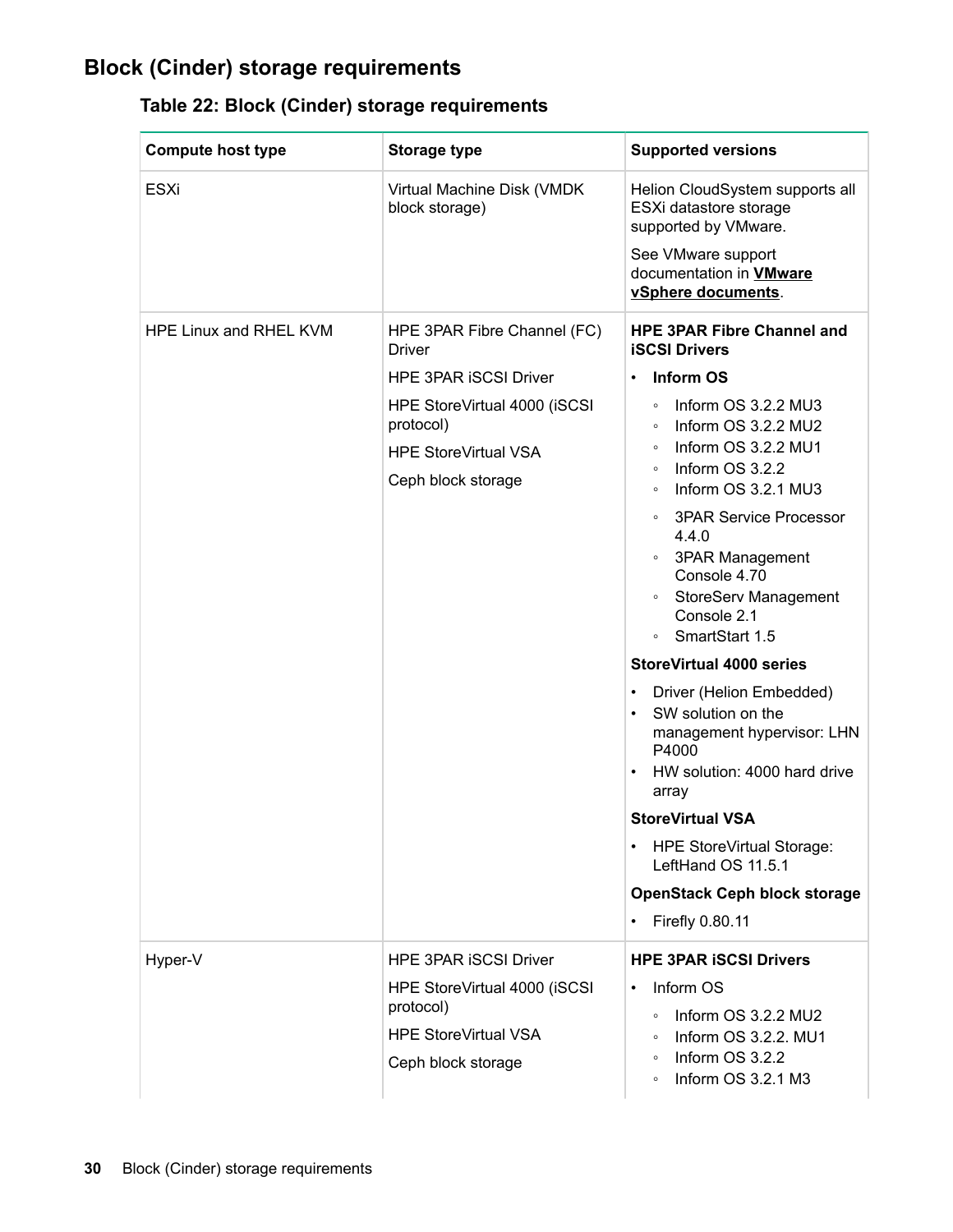<span id="page-30-0"></span>

| <b>Compute host type</b> | <b>Storage type</b> | <b>Supported versions</b>                                                                                                                                                      |
|--------------------------|---------------------|--------------------------------------------------------------------------------------------------------------------------------------------------------------------------------|
|                          |                     | Due to an issue in the<br>Microsoft iSCSI Initiator,<br>HPE 3PAR Inform OS<br>3.2.2 MU3 is not supported<br>with Microsoft Windows<br>Server 2012 R2 Hyper-V<br>compute nodes. |
|                          |                     | <b>StoreVirtual 4000 series</b>                                                                                                                                                |
|                          |                     | SW solution on the<br>$\bullet$<br>management hypervisor: LHN<br>P4000<br>HW solution: 4000 hard drive<br>$\bullet$<br>array                                                   |
|                          |                     | <b>StoreVirtual VSA</b>                                                                                                                                                        |
|                          |                     | <b>HPE StoreVirtual Storage</b><br>$\bullet$<br>LeftHand OS 11.5.1                                                                                                             |
|                          |                     | <b>OpenStack Ceph block storage</b>                                                                                                                                            |
|                          |                     | Firefly 0.80.11                                                                                                                                                                |

# **Object (Ceph) storage requirements**

For additional requirement details, see **[HPE Helion OpenStack 3.0 documentation](https://docs.hpcloud.com)** and navigate to **HPE Helion OpenStack 3.0** > **Planning** > **Recommended Hardware Minimums**.

# **Table 23: Object (Ceph) storage requirements**

| Storage type                     | <b>Storage component</b>                                                                          | <b>Notes</b>                                                                                                                         |
|----------------------------------|---------------------------------------------------------------------------------------------------|--------------------------------------------------------------------------------------------------------------------------------------|
| OpenStack Ceph object<br>storage | 3 Object Storage Nodes<br>(CEPH-OSD) (required)                                                   | Monitoring component for Ceph nodes is<br>installed on each node of the Cloud controller<br>trio. Additional CPU and RAM capacity is |
| Firefly 0.80.11                  | 2 Rados Gateway nodes<br>for object storage<br>functionality using the<br>S3/Swift API (optional) | needed on the Cloud Controller if Ceph is<br>deployed in your cloud.                                                                 |

# **Object (Swift) storage requirements**

For additional details on requirements, see **[HPE Helion OpenStack 3.0 documentation](https://docs.hpcloud.com)** and navigate to **HPE Helion OpenStack 3.0** > **Planning** > **Recommended Hardware Minimums**. Scroll down to the section titled, "Recommended minimum hardware requirements for entry-scale Swift model."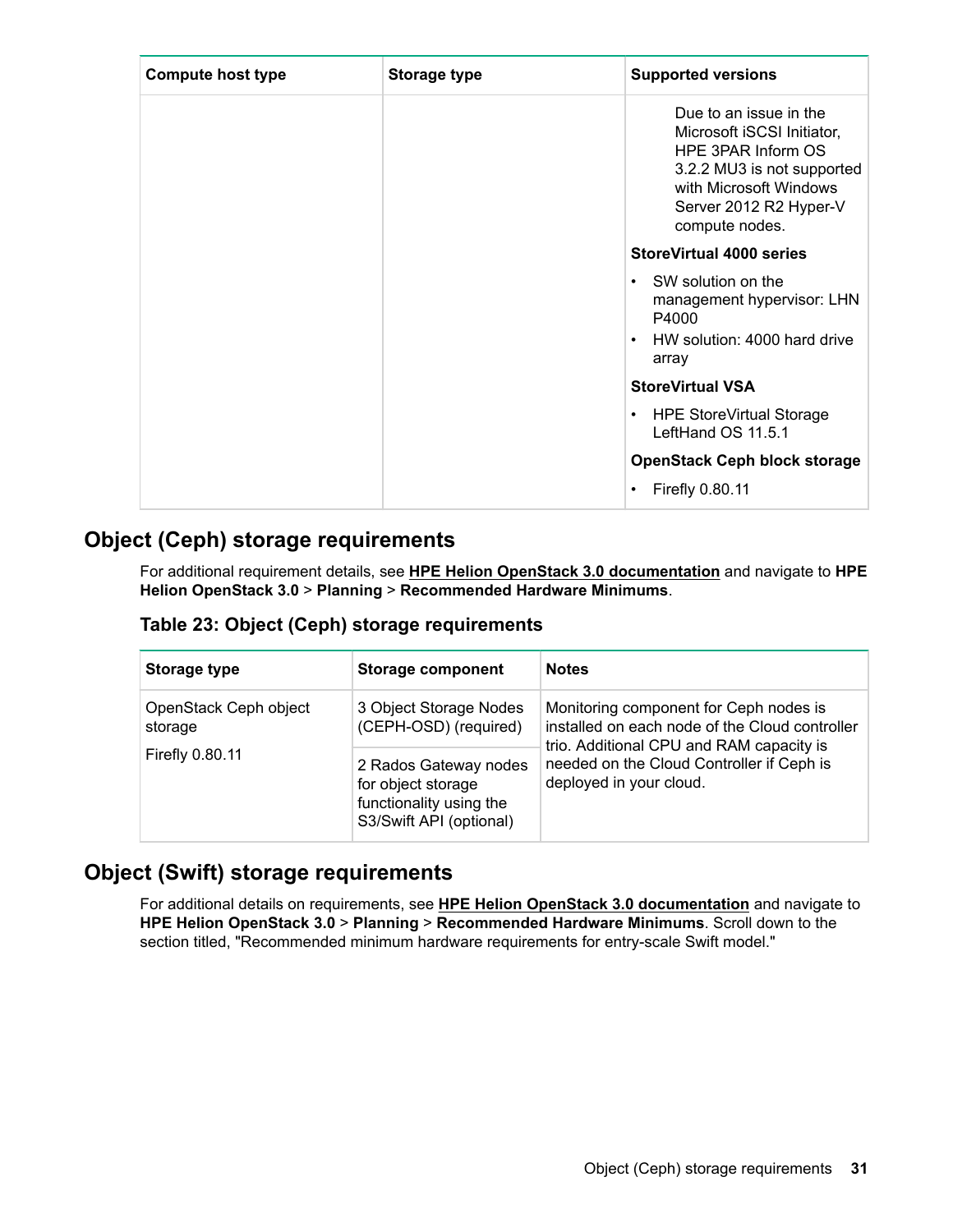| Table 24: Object (Swift) storage requirements |  |
|-----------------------------------------------|--|
|-----------------------------------------------|--|

| <b>Storage type</b>                         | <b>Object storage</b><br>component                                     | <b>Notes</b>                                                                                                                                                                                                                                                                                                                                             |
|---------------------------------------------|------------------------------------------------------------------------|----------------------------------------------------------------------------------------------------------------------------------------------------------------------------------------------------------------------------------------------------------------------------------------------------------------------------------------------------------|
| Scale out OpenStack Swift<br>object storage | 3 Swift Proxy Nodes<br>(minimum)                                       | OpenStack Swift was performance tested<br>with ProLiant SL230 Gen8 servers as the<br>Proxy Nodes and ProLiant SE1170 G7<br>servers as the Object Storage Nodes.<br>Other servers, including HPE Apollo 4530<br>and non-HPE servers, are also supported.<br>See HPE Helion Ready Solution Catalog<br>for tested and certified HPE and non-HPE<br>servers. |
|                                             | 3 Swift Object Storage<br>Nodes (minimum)<br><b>Management Network</b> |                                                                                                                                                                                                                                                                                                                                                          |
|                                             | (Configured during cloud<br>installation)                              |                                                                                                                                                                                                                                                                                                                                                          |
|                                             | External-API Network<br>(Configured during cloud<br>installation)      |                                                                                                                                                                                                                                                                                                                                                          |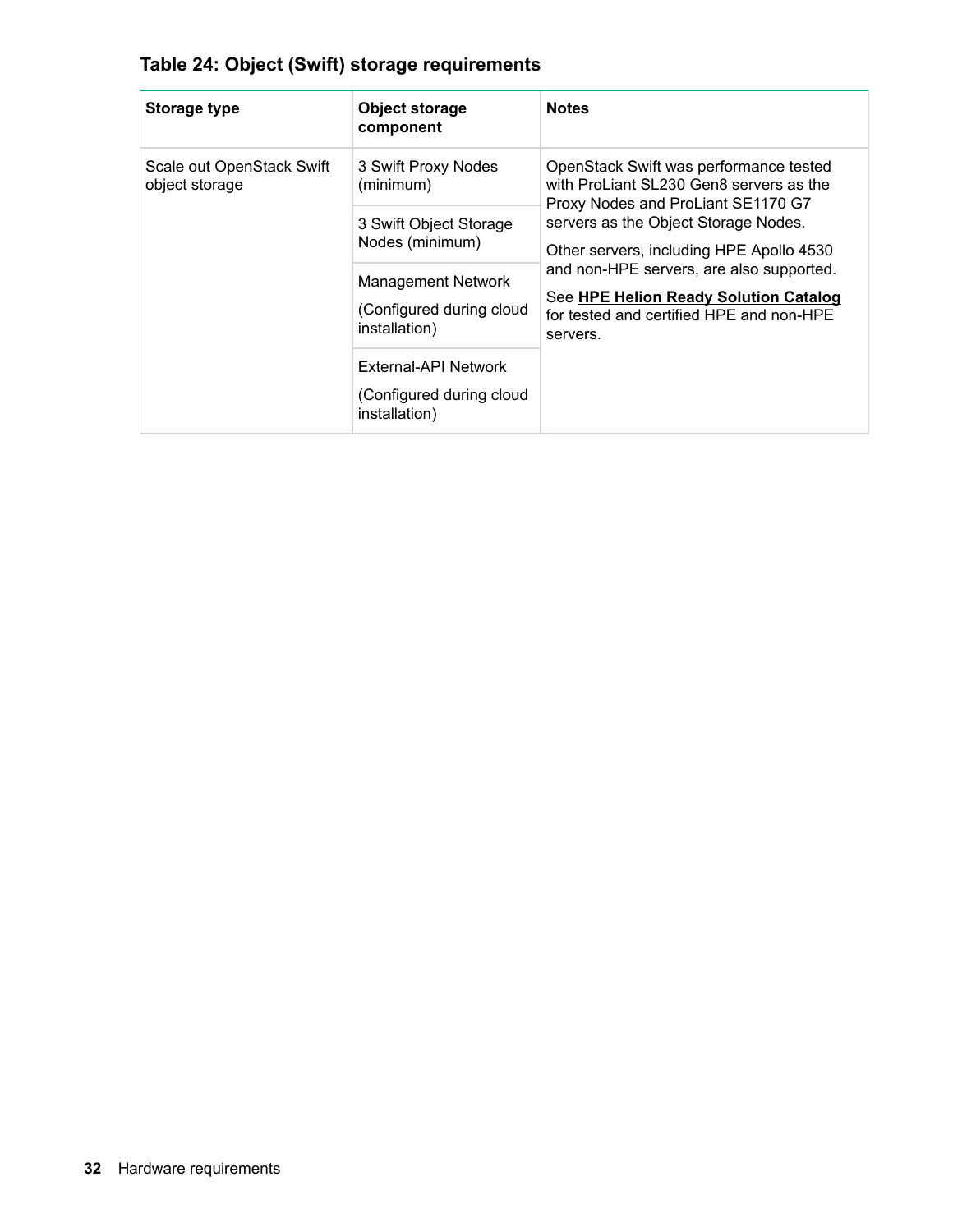# <span id="page-32-0"></span>Helion CloudSystem scale limitations

Scaling limitations for cloud resources, networking, and storage are provided in the following tables.

# **Helion CloudSystem Foundation scaling limits**

# **Table 25: Helion CloudSystem Foundation scaling limits**

| <b>Configured resource</b>                                                       | <b>Maximum number supported</b>                                                                                                  |
|----------------------------------------------------------------------------------|----------------------------------------------------------------------------------------------------------------------------------|
| Managed virtual machine instances                                                | 10,000 (Mixed ESXi, RHEL KVM, HPE Linux, and<br>Hyper-V)<br>10,000 (Mixed RHEL KVM and HPE Linux)<br>8000 (ESXi only)            |
|                                                                                  | 2000 (Hyper-V only)                                                                                                              |
| Managed compute hosts                                                            | 200 (Mixed ESXi, RHEL KVM, HPE Linux, and Hyper-V)<br>200 (Mixed RHEL KVM and HPE Linux)<br>200 (ESXi only)<br>40 (Hyper-V only) |
| OpenStack user portal users                                                      | 256 (Total number of users logged in at one time)<br>1100 (Total number of users)                                                |
| OpenStack user portal users simultaneously<br>creating virtual machine instances | 25<br>(Total number of concurrent connections)                                                                                   |
| Private IP addresses                                                             | 10,000                                                                                                                           |
| Floating IP addresses                                                            | 10,000                                                                                                                           |
| <b>Tenant VxLAN and VLAN networks</b>                                            | 1100                                                                                                                             |
| Security Group rules                                                             | 3300                                                                                                                             |
| Virtual machine instances in a single security<br>group                          | 60                                                                                                                               |
| Virtual machine instance creation per hour                                       | 1500                                                                                                                             |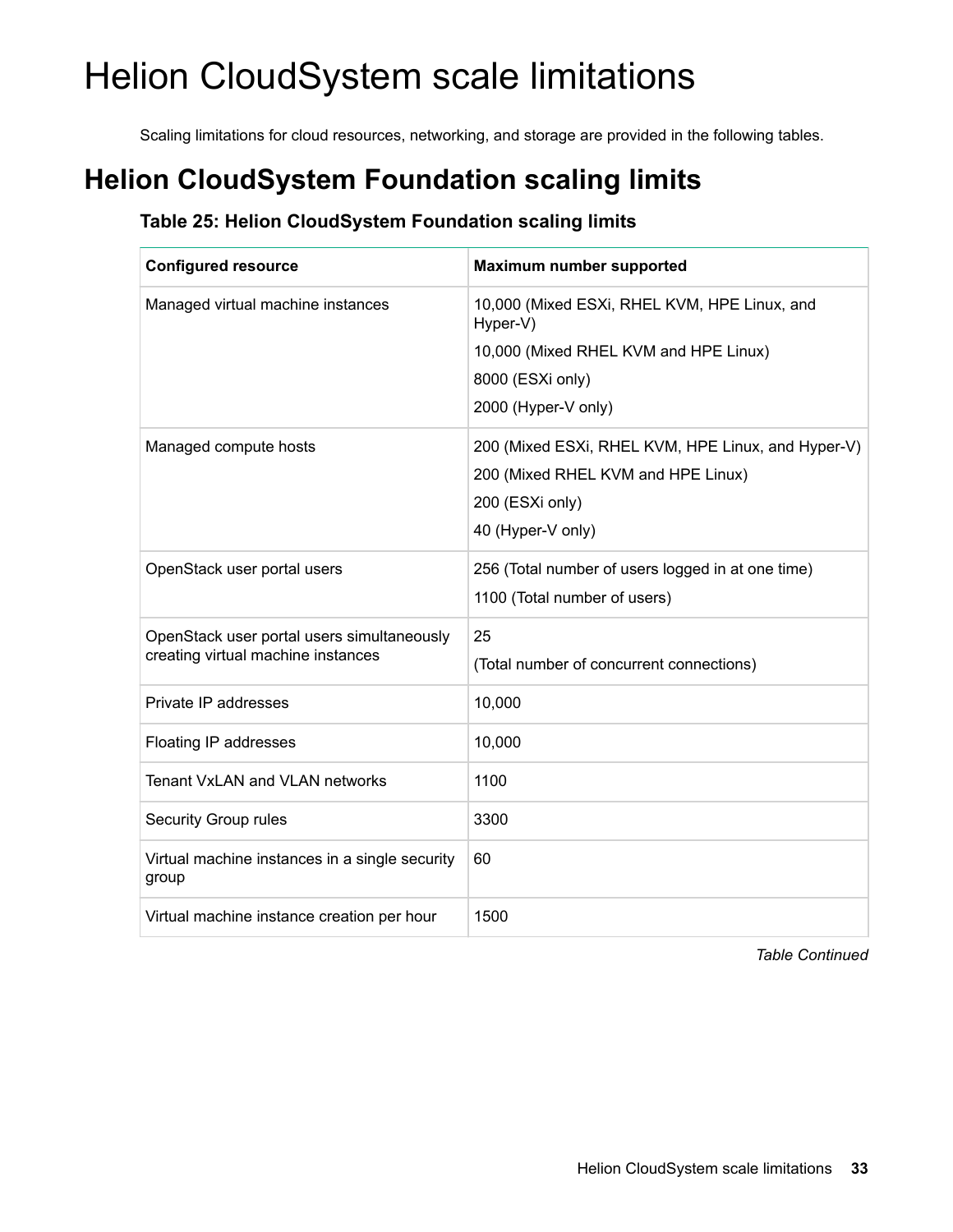<span id="page-33-0"></span>

| <b>Configured resource</b>       | <b>Maximum number supported</b>                                                                                                                                                                                                                                                                                                                                                 |
|----------------------------------|---------------------------------------------------------------------------------------------------------------------------------------------------------------------------------------------------------------------------------------------------------------------------------------------------------------------------------------------------------------------------------|
| Block storage volumes (created)  | 10,000                                                                                                                                                                                                                                                                                                                                                                          |
| Block storage volumes (attached) | 10,000<br>10,000 3PAR volumes attached to RHEL KVM and<br>HPE Linux compute hosts<br>5,000 VMFS volumes attached to ESXi compute<br>hosts<br>2,000 3PAR volumes attached to Hyper-V compute<br>$\bullet$<br>hosts<br>10,000 VSA volumes attached to RHEL KVM and<br>$\bullet$<br>HPE Linux compute hosts<br>2,000 VSA volumes attached to Hyper-V compute<br>$\bullet$<br>hosts |

# **Helion CloudSystem Enterprise scaling limits**

# **Table 26: Helion CloudSystem Enterprise scaling limits**

| <b>Configured resource</b>                                                     | <b>Maximum number supported</b> |
|--------------------------------------------------------------------------------|---------------------------------|
| Simultaneous HPE CSA Marketplace Portal users                                  | 160                             |
| Concurrent subscription (service) requests                                     | 21                              |
| Total subscriptions                                                            | 7500                            |
| Subscription throughput per hour                                               | 63                              |
| HPE Helion CloudSystem clouds with one Helion<br><b>CloudSystem Enterprise</b> | 4                               |

# **L2 gateway scaling limits**

# **Table 27: L2 gateway scaling limits**

| Configured resource    | Maximum number supported |
|------------------------|--------------------------|
| L2 gateway connections | 300                      |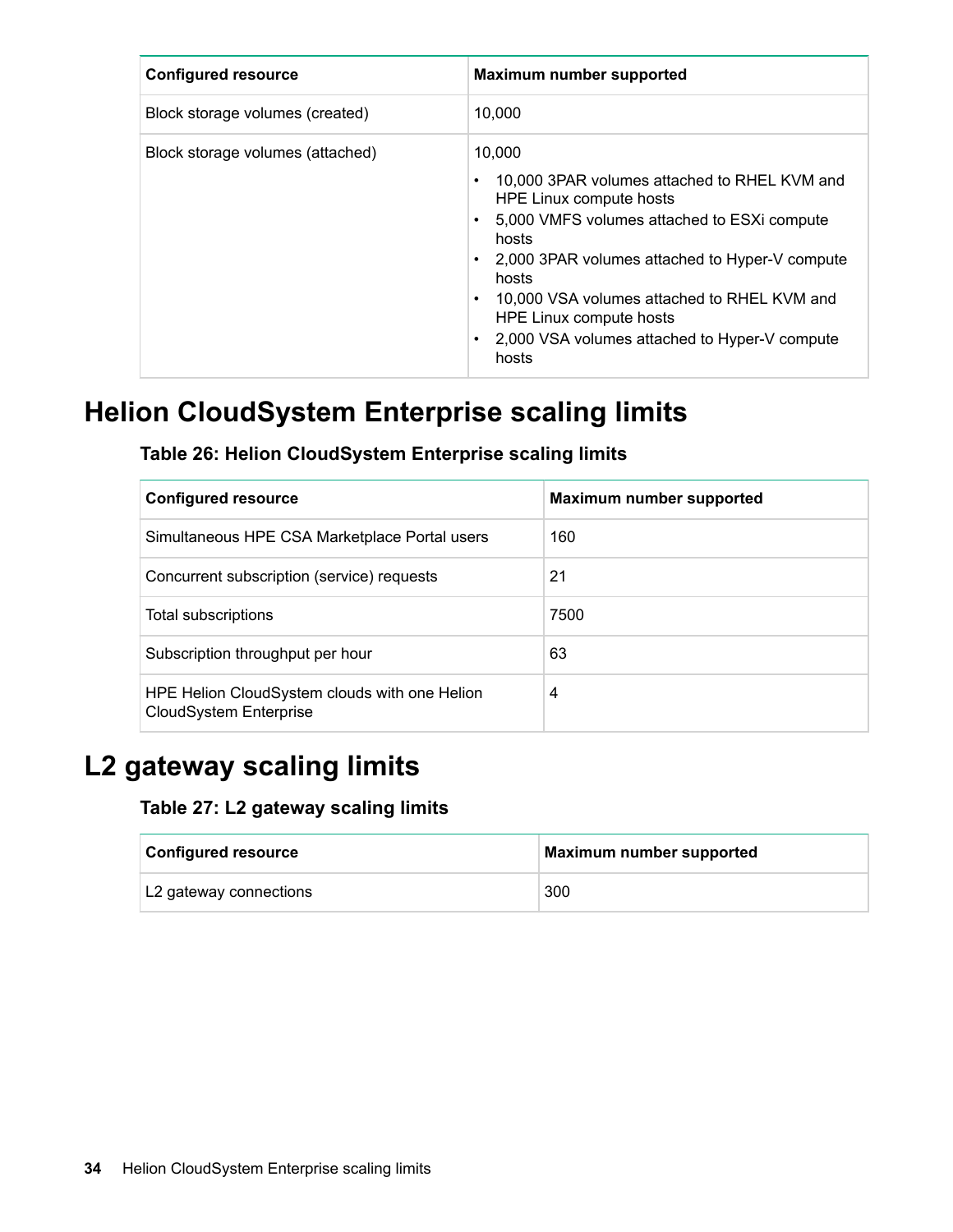# <span id="page-34-0"></span>Support and other resources

# **Websites**

## **General websites**

**Hewlett Packard Enterprise Information Library [www.hpe.com/info/EIL](http://www.hpe.com/info/EIL) Single Point of Connectivity Knowledge (SPOCK) Storage compatibility matrix [www.hpe.com/storage/spock](http://www.hpe.com/storage/spock) Storage white papers and analyst reports [www.hpe.com/storage/whitepapers](http://www.hpe.com/storage/whitepapers) Locate Hewlett Packard Enterprise authorized resellers** In the United States, see the U.S. partner and store locator website: **[www.hpe.com/support/service\\_locator](http://www.hpe.com/support/service_locator)** In other locations, see the Contact Hewlett Packard Enterprise website: **[www.hpe.com/contact](http://www.hpe.com/contact) HPE Datacenter Care for the Cloud [www.hpe.com/services/dccloud](http://www.hpe.com/services/dccloud%22)**

For additional websites, see **[Support and other resources](#page-37-0)**.

# **Software technical support and update service**

Purchased Helion CloudSystem products include one year of 24 x 7 HPE Software Technical Support and Update Service, and HPE Helion CloudSystem products with HPE OneView or ordered with a Converged System include three-year 24x7 Software Technical Support and Update Service. This service provides access to HPE technical resources for assistance in resolving software implementation or operation problems.

This service also provides access to software updates and reference manuals, either in electronic form or on physical media as they are made available from HPE. Customers who purchase an electronic license to use are eligible for electronic updates only.

With this service, Helion CloudSystem customers will benefit from expedited problem resolution as well as proactive notification and delivery of software updates. For more information, see the following website:

## **[www.hpe.com/services/insight](http://www.hpe.com/services/insight)**

Registration for this service takes place following online redemption of the license certificate.

# **Registration for Software technical support and update service**

If you received a license entitlement certificate, registration for this service will take place upon online redemption of the license certificate/key.

# **Using your Software technical support and update service**

Once registered, you will receive a service contract in the mail containing the Customer Service phone number and your Service Agreement Identifier (SAID). You will need your SAID when calling for technical support. Using your SAID, you can go to the HPE Support Center at **[www.hpe.com/support/hpesc](http://www.hpe.com/support/hpesc)** to view your contract online.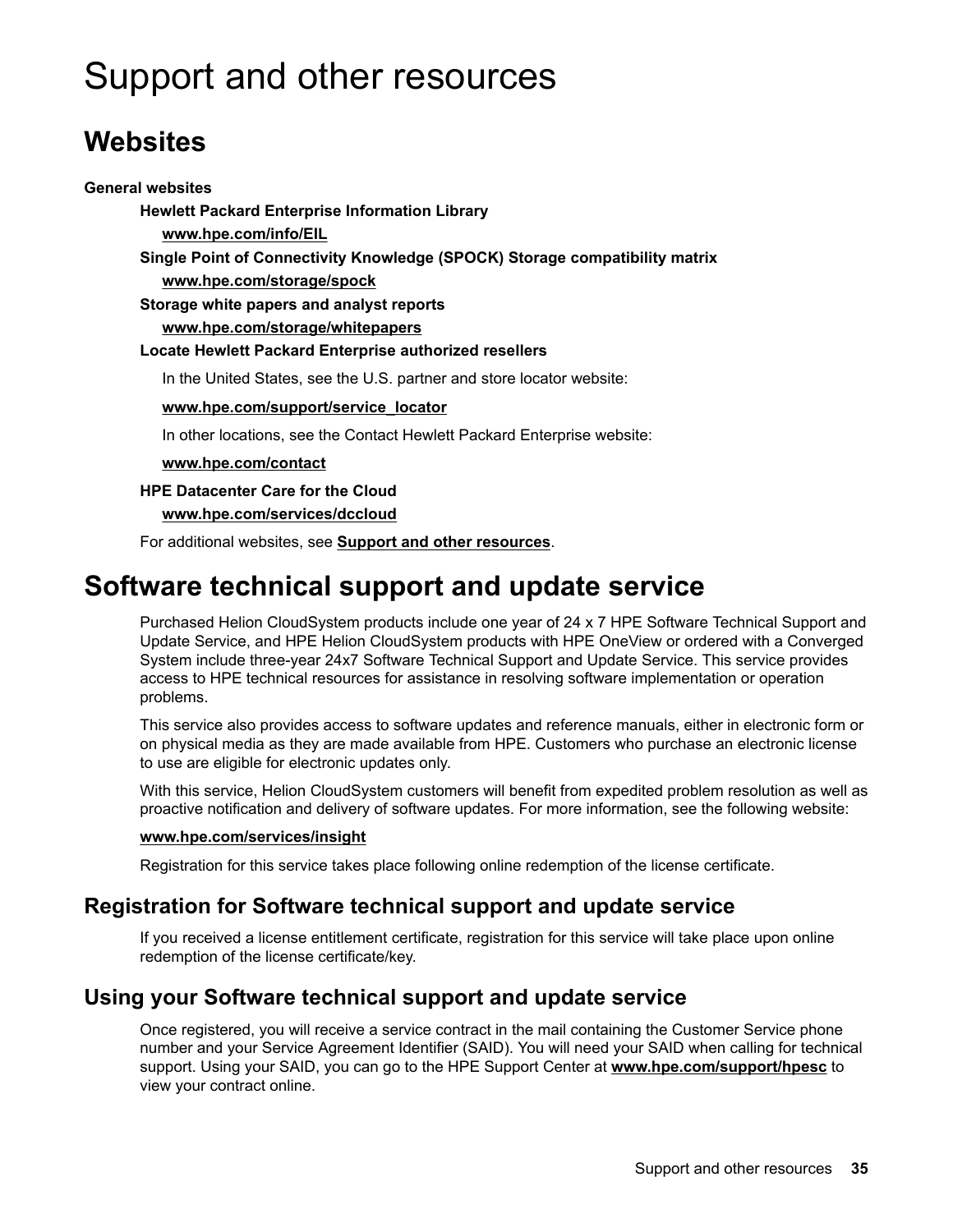# <span id="page-35-0"></span>**Consulting and installation services**

HPE provides a complete range of consulting, installation, and support services to ensure successful deployment and operation of your HPE Helion CloudSystem infrastructure. For more information, go to **[www.hpe.com/us/en/services/consulting/cloud.html](https://www.hpe.com/us/en/services/consulting/cloud.html)**.

# **HPE Datacenter Care for Cloud**

Part of the HPE Helion Professional Services portfolio, HPE Datacenter Care for HPE Cloud offers a flexible relationship, one that will support your Helion CloudSystem hardware and software operating environment. For more information, go to **[www.hpe.com/services/dccloud](http://www.hpe.com/services/dccloud)**.

# **Management security**

HPE is proactive in its approach to the quality and security of all its management software. Sign up for the latest downloadable security updates at **[www.hpe.com/support/e-updates](http://www.hpe.com/support/e-updates.)**.

# **Join the discussion**

The HPE Support Center at **[www.hpe.com/support/hpesc](http://www.hpe.com/support/hpesc)** is a community-based, user-supported forum for HPE customers to participate in discussions among the customer community about HPE products.

# **Related documents**

The latest versions of Helion CloudSystem manuals and white papers, including HPE CSA and Operations Orchestration (OO), can be downloaded from the Enterprise Information Library at **[www.hpe.com/info/CloudSystem/docs.](http://www.hpe.com/info/CloudSystem/docs.)**

## **HPE Helion CloudSystem documents**

- *HPE Helion CloudSystem 10.0 Update 1 Administrator Guide*
- *HPE Helion CloudSystem 10.0 Command Line Interface Guide*
- *HPE Helion CloudSystem 10.0 Update 2 ESXi Installation Guide*
- *HPE Helion CloudSystem 10.0 Update 2 KVM Installation Guide*
- *HPE Helion CloudSystem 10.0 Network Planning Guide*
- *HPE Helion CloudSystem 10.0 Update 2 Release Notes*
- *HPE Helion CloudSystem 10.0 Update 1 Support Matrix*
- *HPE Helion CloudSystem 10.0 Update 1 Troubleshooting Guide*

Online help for the Helion CloudSystem Operations Console is available by clicking the help control button (a question mark symbol) in the Operations Console user interface.

## **HPE Helion OpenStack documents**

The latest version of Helion OpenStack information is viewable from HPE Helion Documentation at **[docs.hpcloud.com](http://docs.hpcloud.com)**, including information about the following products:

- HPE Helion OpenStack
- HPE Helion Eucalyptus

## **HPE Insight Management documents**

The latest versions of HPE Matrix Operating Environment manuals, white papers, and the HPE Insight Management Support Matrix can be downloaded from the Enterprise Information Library at **[www.hpe.com/info/matrixoe/docs](http://www.hpe.com/info/matrixoe/docs)** including the following documents:

- *HPE Matrix Operating Environment Release Notes*
- *HPE Insight Management Support Matrix*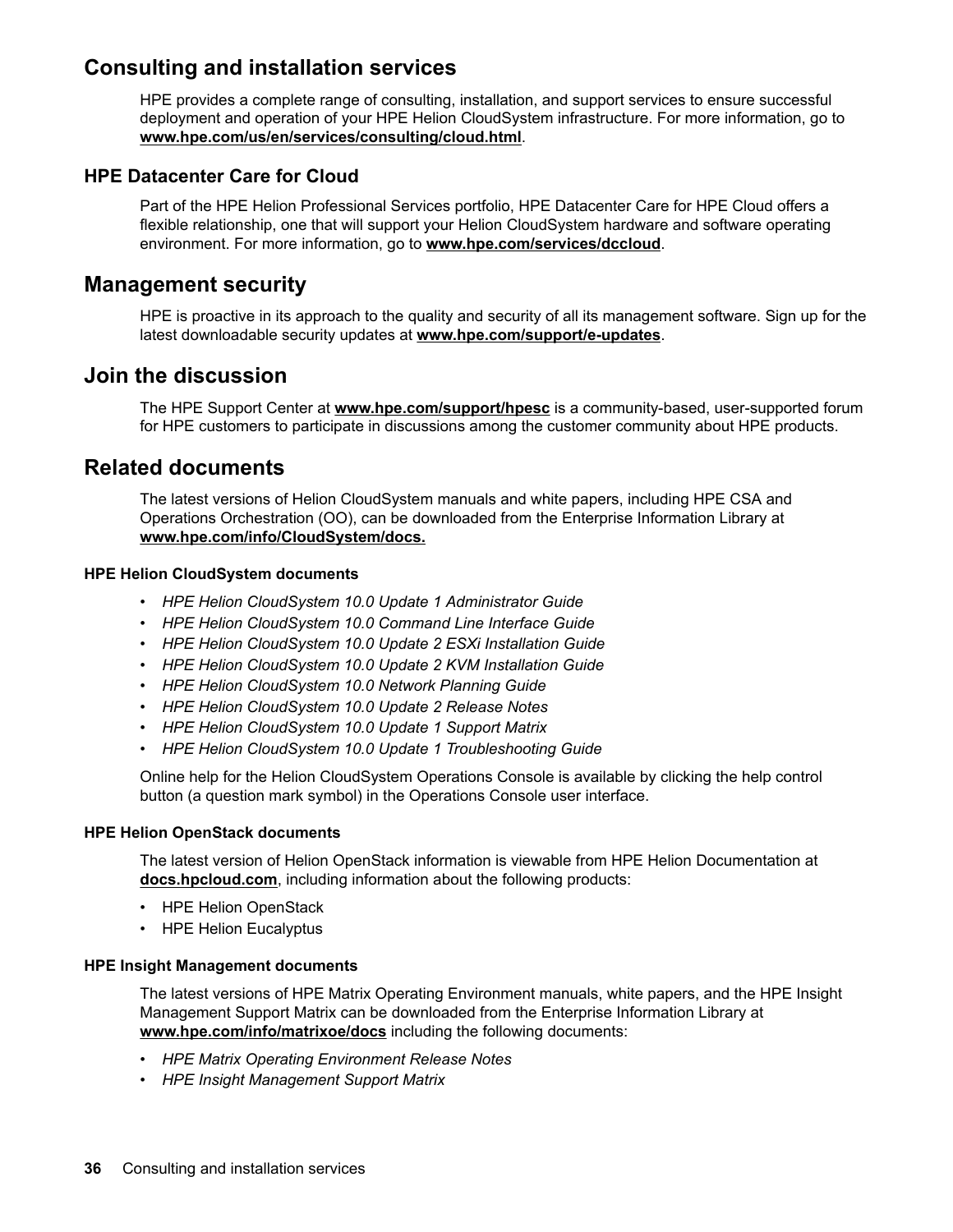- *HPE Matrix Operating Environment Infrastructure Orchestration User Guide*
- *Cloud bursting with HPE CloudSystem Matrix infrastructure orchestration*

### **Third-party documents**

#### **OpenStack**

• OpenStack documentation for the Liberty release is located at **[docs.openstack.org/liberty](http://docs.openstack.org/liberty/)**

With few exceptions (such as installation information), OpenStack documents are always set to display the current release stream on the OpenStack document website.

- *Cloud Administrator Guide*
- *Virtual Machine Image Guide*
- *API Quick Start*
- *Admin User Guide*
- *End User Guide*
- *Command reference*
	- Keystone commands
	- Glance commands
	- Neutron commands
	- Nova commands
	- Cinder commands

#### **VMware**

• **[VMware vSphere documents](https://www.vmware.com/support/pubs/vsphere-esxi-vcenter-server-pubs.html)**

#### **Microsoft**

- **[Microsoft Windows Server documents](https://technet.microsoft.com/en-us/library/bb625087.aspx)**
- **[Microsoft Hyper-V documents](https://technet.microsoft.com/en-us/library/cc753637.aspx)**

#### **Red Hat**

• **[Red Hat Enterprise Linux 7 documents](https://access.redhat.com/site/documentation/en-US/Red_Hat_Enterprise_Linux/7/index.html)**

## **HPE 3PAR StoreServ documents**

The latest versions of 3PAR StoreServ Storage manuals are available from the Storage tab at the top of the **[Enterprise Information Library](http://h17007.www1.hpe.com/us/en/enterprise/converged-infrastructure/info-library/index.aspx?platform=cs&app=helion_cloud)**.

3PAR StoreServ Storage manuals can also be downloaded from the Hewlett Packard Enterprise Support Center, including the following documents:

- *HPE 3PAR StoreServ Storage Concepts Guide*
- *HPE 3PAR StoreServ Storage Troubleshooting Guide*

## **HPE StoreVirtual VSA documents**

The latest versions of VSA StoreVirtual Storage manuals are available from the Storage tab at the top of the **[Enterprise Information Library](http://h17007.www1.hpe.com/us/en/enterprise/converged-infrastructure/info-library/index.aspx?platform=cs&app=helion_cloud)**.

VSA StoreVirtual Storage manuals can also be downloaded from the Hewlett Packard Enterprise Support Center, including the following document:

• *HPE StoreVirtual Storage User Guide*

#### **HPE ProLiant servers documents**

The HPE Integrated Lights-Out QuickSpecs contain support information and are available from the QuickSpecs website:

#### **[www.hp.com/go/qs](http://www.hp.com/go/qs)**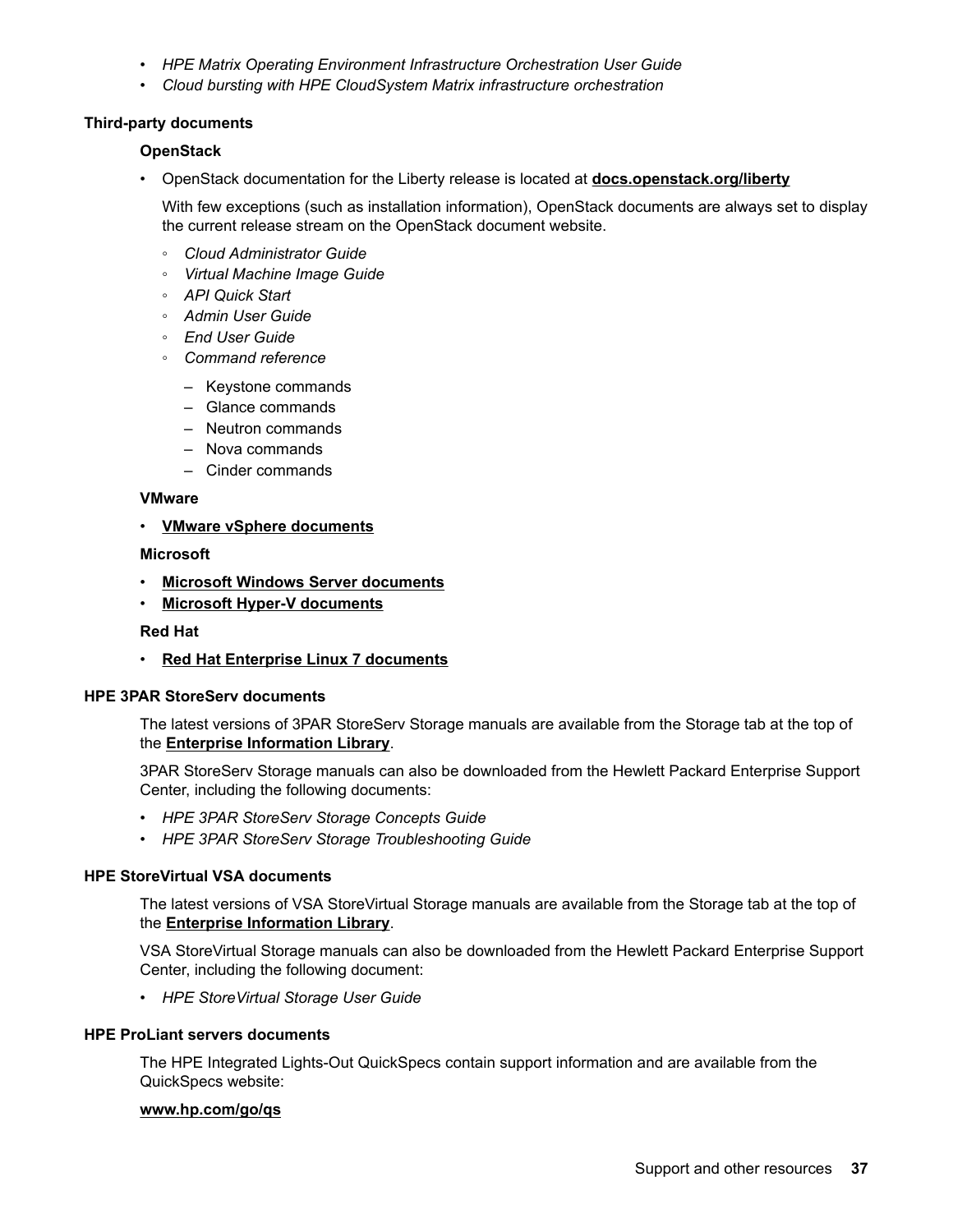<span id="page-37-0"></span>The following ProLiant servers documentation is available:

• ProLiant BL BladeSystem servers:

**[www.hpe.com/info/blades](http://www.hpe.com/info/blades)**

• ProLiant DL, ML, and SL servers:

**[www.hpe.com/info/rackservers](http://www.hpe.com/info/rackservers)**

# **Support and other resources**

# **Accessing Hewlett Packard Enterprise Support**

• For live assistance, go to the Contact Hewlett Packard Enterprise Worldwide website:

## **<http://www.hpe.com/assistance>**

• To access documentation and support services, go to the Hewlett Packard Enterprise Support Center website:

## **<http://www.hpe.com/support/hpesc>**

### **Information to collect**

- Technical support registration number (if applicable)
- Product name, model or version, and serial number
- Operating system name and version
- Firmware version
- Error messages
- Product-specific reports and logs
- Add-on products or components
- Third-party products or components

# **Accessing updates**

- Some software products provide a mechanism for accessing software updates through the product interface. Review your product documentation to identify the recommended software update method.
- To download product updates:

## **Hewlett Packard Enterprise Support Center**

## **[www.hpe.com/support/hpesc](http://www.hpe.com/support/hpesc)**

**Hewlett Packard Enterprise Support Center: Software downloads**

## **[www.hpe.com/support/downloads](http://www.hpe.com/support/downloads)**

## **Software Depot**

## **[www.hpe.com/support/softwaredepot](http://www.hpe.com/support/softwaredepot)**

• To subscribe to eNewsletters and alerts:

## **[www.hpe.com/support/e-updates](http://www.hpe.com/support/e-updates)**

• To view and update your entitlements, and to link your contracts and warranties with your profile, go to the Hewlett Packard Enterprise Support Center **More Information on Access to Support Materials** page:

## **[www.hpe.com/support/AccessToSupportMaterials](http://www.hpe.com/support/AccessToSupportMaterials)**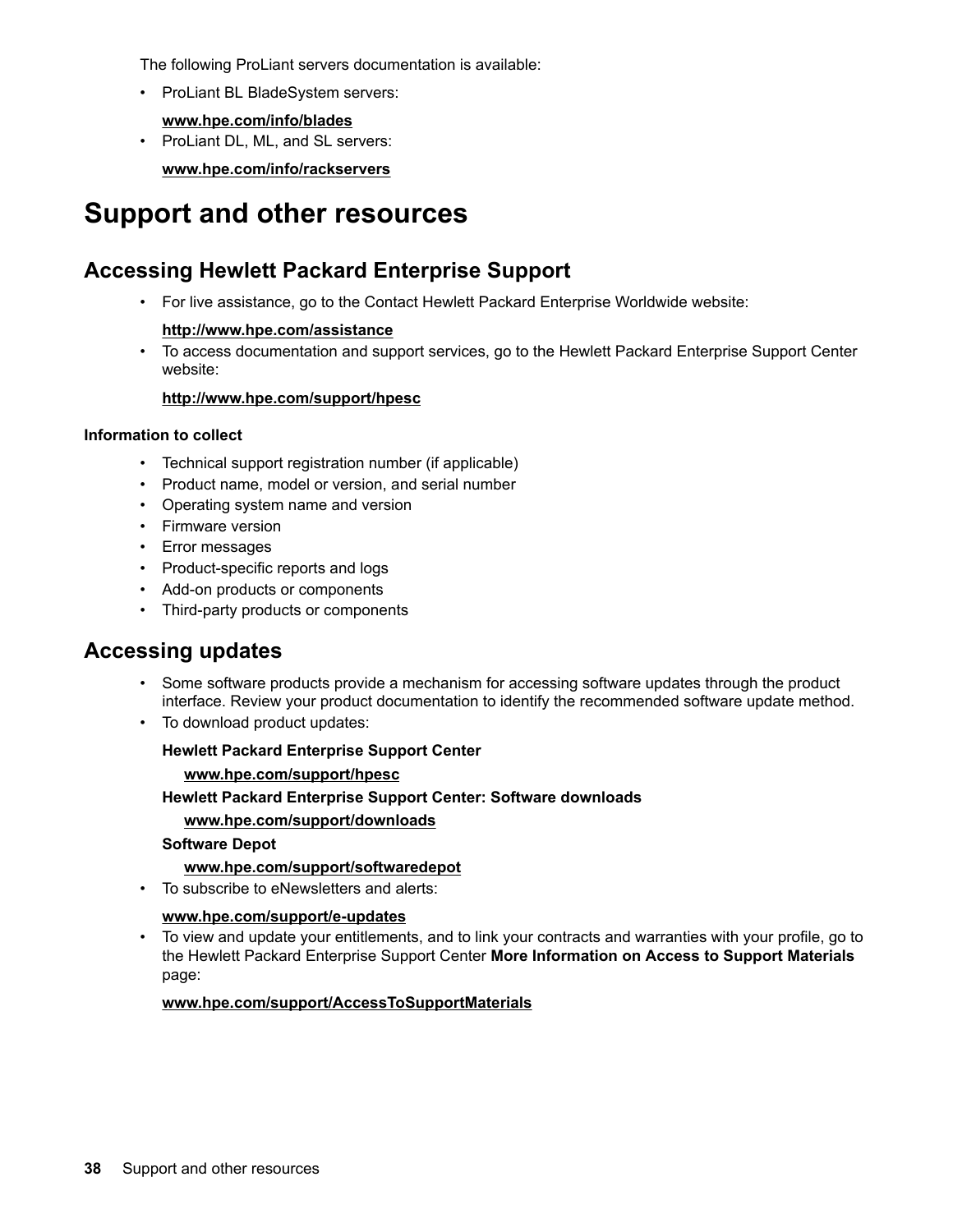# <span id="page-38-0"></span>**IMPORTANT:**

Access to some updates might require product entitlement when accessed through the Hewlett Packard Enterprise Support Center. You must have an HPE Passport set up with relevant entitlements.

# **Customer self repair**

Hewlett Packard Enterprise customer self repair (CSR) programs allow you to repair your product. If a CSR part needs to be replaced, it will be shipped directly to you so that you can install it at your convenience. Some parts do not qualify for CSR. Your Hewlett Packard Enterprise authorized service provider will determine whether a repair can be accomplished by CSR.

For more information about CSR, contact your local service provider or go to the CSR website:

#### **<http://www.hpe.com/support/selfrepair>**

# **Remote support**

Remote support is available with supported devices as part of your warranty or contractual support agreement. It provides intelligent event diagnosis, and automatic, secure submission of hardware event notifications to Hewlett Packard Enterprise, which will initiate a fast and accurate resolution based on your product's service level. Hewlett Packard Enterprise strongly recommends that you register your device for remote support.

If your product includes additional remote support details, use search to locate that information.

### **Remote support and Proactive Care information**

## **HPE Get Connected**

**[www.hpe.com/services/getconnected](http://www.hpe.com/services/getconnected)**

**HPE Proactive Care services**

**[www.hpe.com/services/proactivecare](http://www.hpe.com/services/proactivecare)**

**HPE Proactive Care service: Supported products list**

**[www.hpe.com/services/proactivecaresupportedproducts](http://www.hpe.com/services/proactivecaresupportedproducts)**

**HPE Proactive Care advanced service: Supported products list**

**[www.hpe.com/services/proactivecareadvancedsupportedproducts](http://www.hpe.com/services/proactivecareadvancedsupportedproducts)**

## **Proactive Care customer information**

**Proactive Care central**

**[www.hpe.com/services/proactivecarecentral](http://www.hpe.com/services/proactivecarecentral)**

**Proactive Care service activation**

**[www.hpe.com/services/proactivecarecentralgetstarted](http://www.hpe.com/services/proactivecarecentralgetstarted)**

# **Warranty information**

To view the warranty for your product or to view the *Safety and Compliance Information for Server, Storage, Power, Networking, and Rack Products* reference document, go to the Enterprise Safety and Compliance website:

#### **[www.hpe.com/support/Safety-Compliance-EnterpriseProducts](http://www.hpe.com/support/Safety-Compliance-EnterpriseProducts)**

#### **Additional warranty information**

**HPE ProLiant and x86 Servers and Options [www.hpe.com/support/ProLiantServers-Warranties](http://www.hpe.com/support/ProLiantServers-Warranties)**